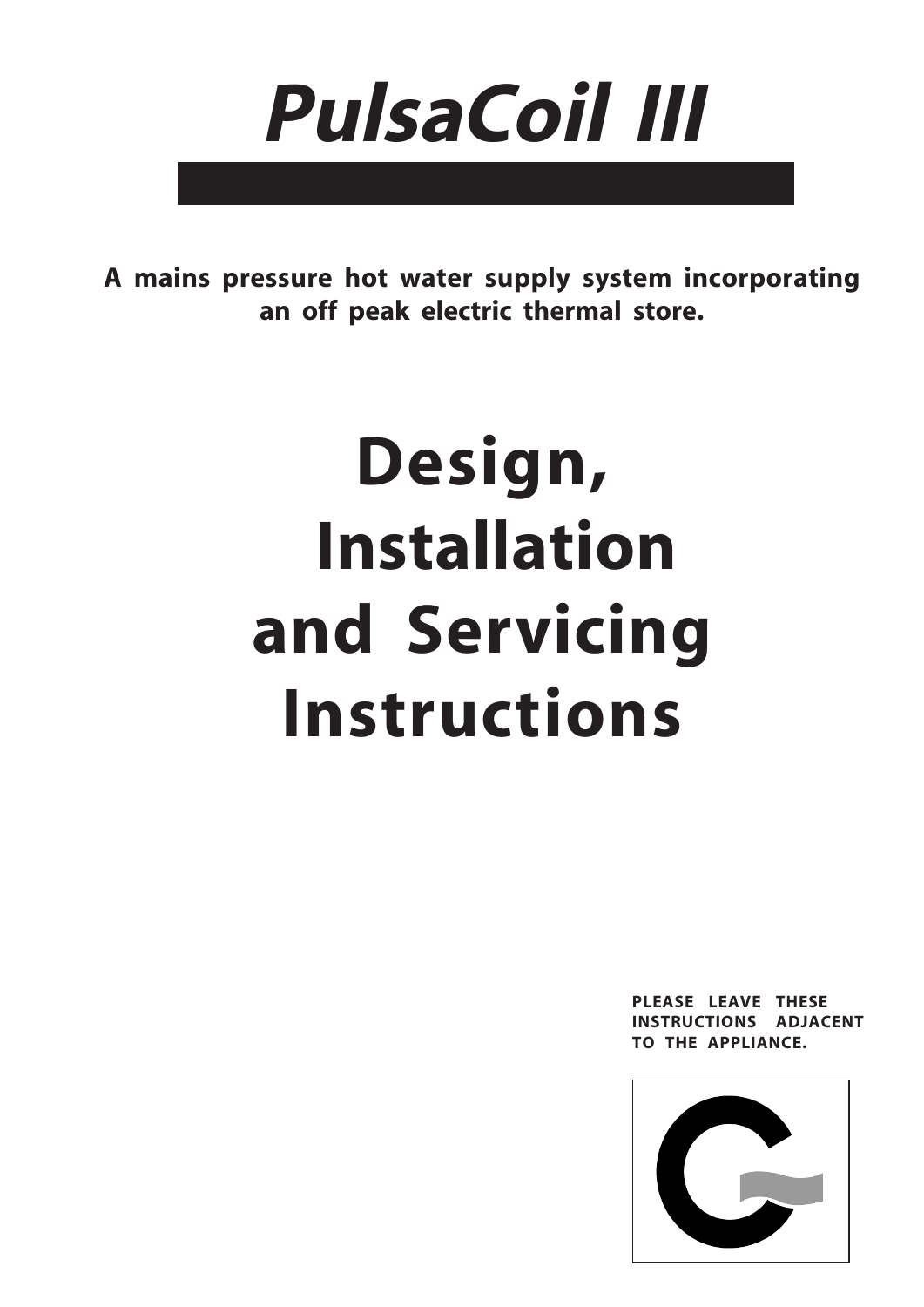**CONTENTS** 

Issue 6: 01/01

## **GLEDHILL PULSACOIL III SPECIFICATION**

**DESCRIPTION SYSTEM DESIGN INSTALLATION COMMISSIONING FAULT DIAGNOSTICS SHORT PARTS LIST APPENDIX SALES & WARRANTY TERMS** **PAGES 1 - 5 PAGES 6 - 8 PAGES 9 - 10 PAGE 11 PAGES 12 - 13 PAGE 14 - 15 PAGE 16 BACK PAGE**

Any water distribution systems must be in accordance with the requirements of the regulations and should comply with the relevant recommendations of the British Standards listed below:-

#### Regulations

- Building Regulations
- Requirements for Electrical Installations BS 7671
- Water Regulations

#### British Standards

- BS 6700 •
- BS 7671 •

The plumbing and electrical work associated with this appliance shall be installed by suitably competent persons.The manufacturer's notes must not be taken as over-riding statutory obligations.

The PulsaCoil III is not covered by section G3 of the1985 Building Regulations and is therefore not notifiable to Building Control.

Although the domestic water supply to the PulsaCoil III is at mains pressure, it is not necessary to fit an expansion vessel, pressure or temperature relief valve.

The information in this manual is provided to assist generally in the selection of equipment. The responsibility for the selection and specification of our equipment must however remain that of our customer and any designers or consultants concerned with the design and installation.

**Please Note:** We do not therefore accept any responsibility for matters of design, selection or specification for the effectiveness of an installation containing one of our products.

All goods are sold subject to our Conditions of Sale, which are set out at the rear of this manual.

In the interest of continuously improving the PulsaCoil III range, Gledhill Water Storage Ltd reserve the right to modify the product without notice, and in these circumstances this document, which is accurate at the time of printing, should be disregarded.

The Gledhill PulsaCoil range is a WBS listed product.

#### **THIS PRODUCT IS MANUFACTURED UNDER A BS EN ISO 9002 QUALITY SYSTEM AUDITED BY BSI.**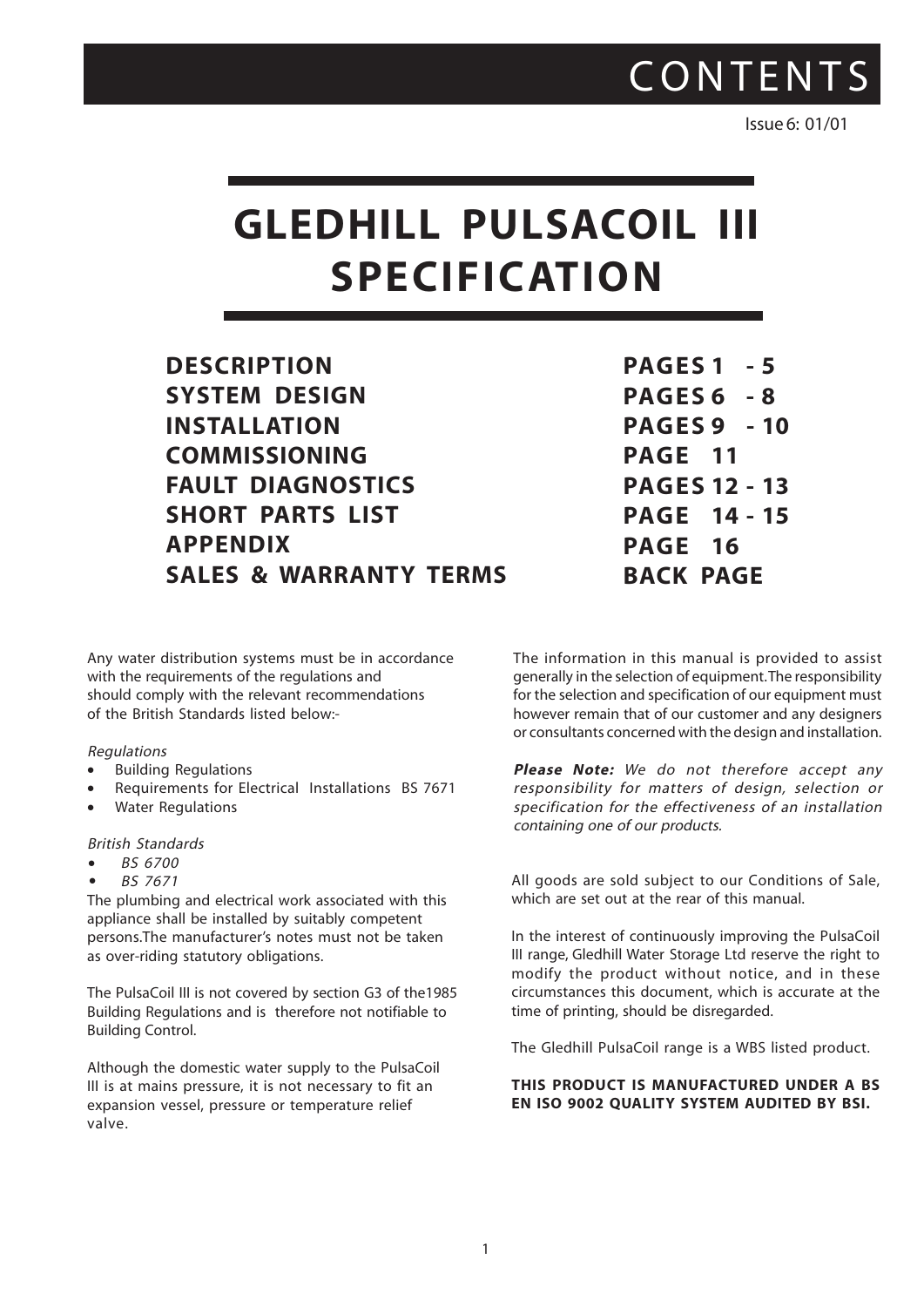### **INTRODUCTION**

The PulsaCoil III based hot water supply system is shown schematically in Figure 1.1.

The PulsaCoil III appliance utilizes an off peak electrically heated thermal store with integral feed and expansion cistern to produce primary hot water. This is then circulated by a pump through a plate heat exchanger to instantaneously heat mains pressure domestic cold water. This allows mains pressure domestic hot water to be provided to the taps at high flow rates without the need for any temperature and pressure relief safety valves or expansion vessels. The actual temperature of the domestic hot water is maintained at the pre-set level by a printed circuit board which controls the speed of the pump circulating the primary hot water from the store through the plate heat exchanger.

## **THERMAL STORE**

The thermal store and the top up cistern are constructed of copper. The thermal store is manually filled with mains cold water through the feed and expansion cistern. It should be filled up to the level of the swage mark in the cistern.

The thermal store is efficiently insulated with Rockwool CFC free insulation and finished in a painted steel case to minimise standing losses.

The primary water in the store is heated to a temperature of approximately 77°C by the immersion heaters.

### **DOMESTIC HOT WATER**

#### **Cold Water Supply**

The PulsaCoil III units are designed to be fed directly from the mains water supply as shown schematically in Figure 1.1. They fulfil the requirements of Water Bylaw 91, and therefore do not require a check valve to be fitted to the supply pipe. The performance of the PulsaCoil is directly related to the adequacy of the cold water supply to the dwelling. This must be capable of providing for those services, which could be required to be supplied simultaneously, and this maximum demand should be calculated using procedures defined in BS 6700. PulsaCoil will operate at mains pressures as low as 1 bar and this must be available when the local demand is at its maximum, but the preferred range is between 2 and 3 bar. As a general guideline, although a 15mm external service may be sufficient for smaller dwellings with one bathroom, a 22mm service (25mm MDPE) is preferred and should be the minimum for larger dwellings. If a water meter is fitted in the service pipe, it should have a nominal rating to match the maximum hot and cold water peak demand calculated in accordance with BS 6700. This could be up to 50 litres/min in some properties.

The unit must be fitted strictly in accordance with the requirements of the Local Water Undertaking who should be consulted prior to the installation. In the event of any difficulty please contact us as the manufacturers. The equipment used in the system should be suitable for a working pressure of 8 bar and approved by the WBS or other relevant standard. If this is not the case a pressure limiting valve will be required which is suitable for the item of equipment with the lowest maximum working pressure.



**Figure 1.1 Typical hot and cold water distribution network**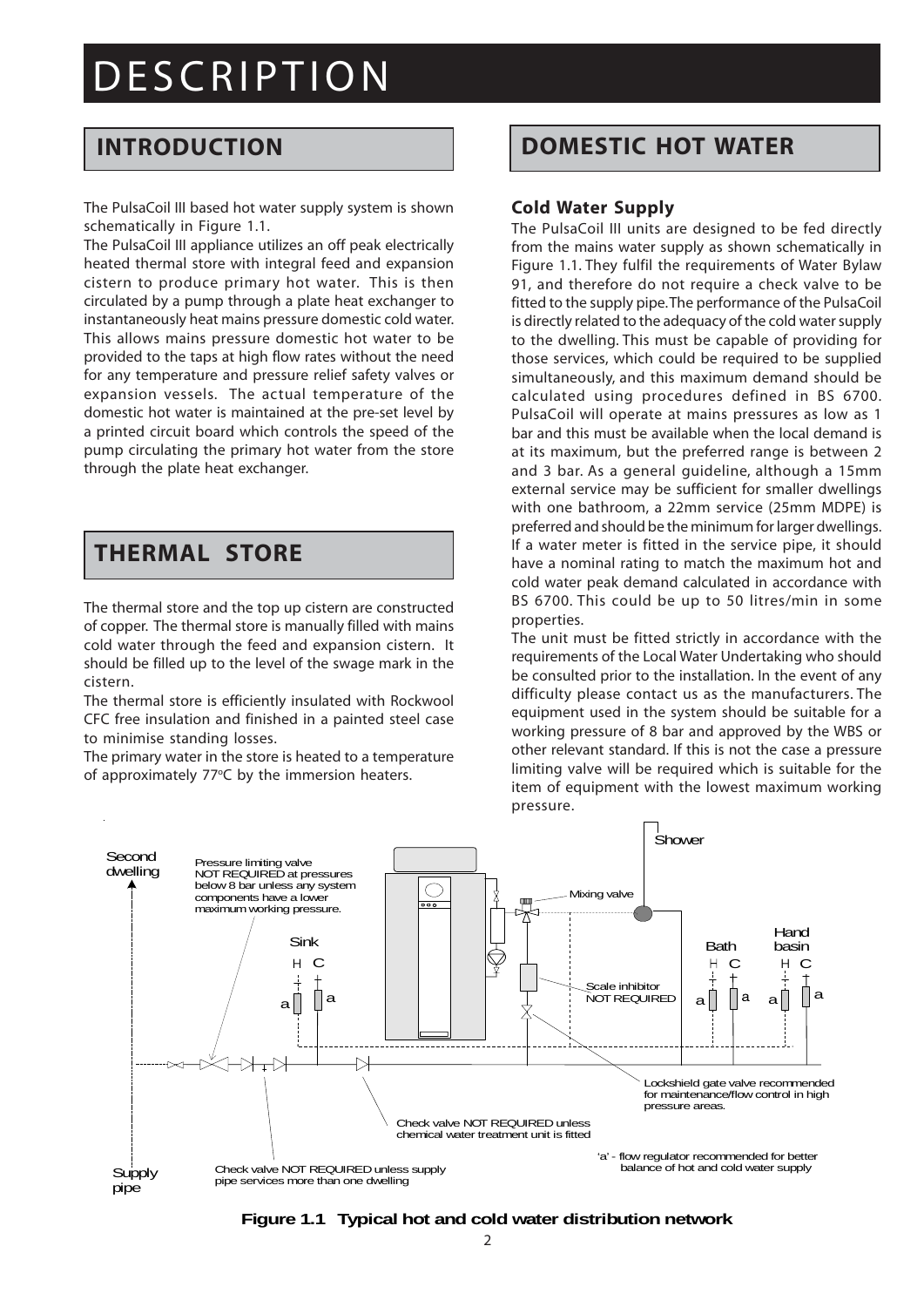### **Safety Fittings**

It is not necessary to fit control and safety equipment normally associated with mains pressure hot water storage appliances e.g. temperature and pressure relief valves and expansion vessel. PulsaCoil is WBS listed and a non-return valve is not required. However if the ancillary equipment fitted in the supply to these appliances require a non-return valve then the valve must be fitted directly after the branch to the drinking water i.e. a kitchen sink as shown schematically in Figure 1.1.

### **Domestic Hot Water Flow Rates**

Provided the pipe sizing and the supply pressure is adequate the hot water flow rate should be up to 35 litres/ min for all models (see Table 1.1). The domestic hot water outlet temperature is regulated to 55 $\degree$ C by the electronic control system and is not user adjustable.

### **Use in Hard Water Areas**

There are two options for the pump speed control. Option 'H' must be used in hard water areas above 200ppm. Option 'S' can be used in soft water areas below 200ppm.

A patented control system within the Option 'H' microprocessor offers a more sophisticated level of pump speed control and will help prevent the formation of scale.

Both options ('H' and 'S') prevent domestic hot water from exceeding 55°C for most of the operational times of the appliance.

**It is not necessary to fit any form of scale inhibiting equipment in the domestic cold water supply to the PulsaCoil when using option 'H'.**

If scale should however become a problem the plate heat exchanger is easily isolated and can be replaced with a service exchange unit.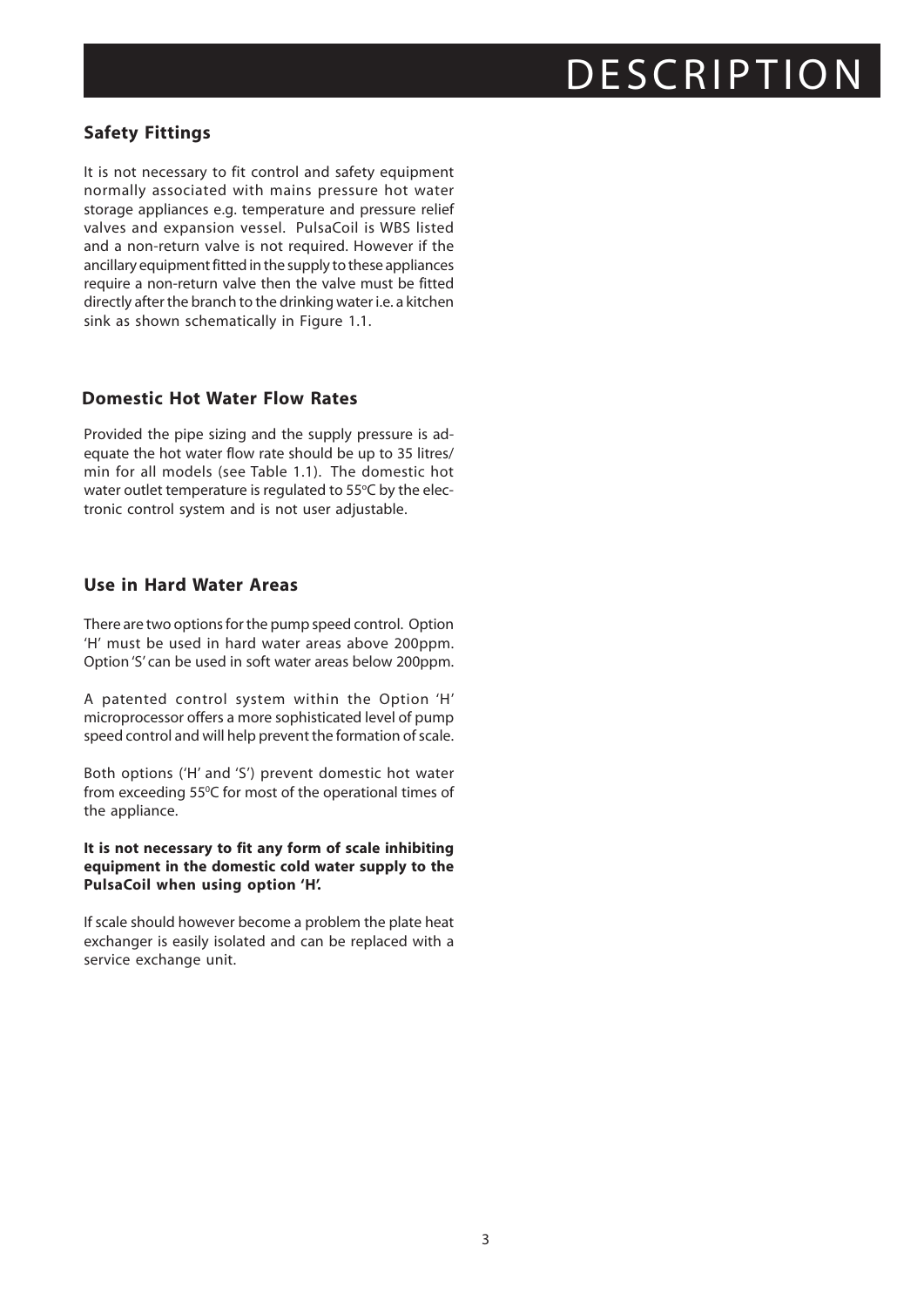## **STANDARD EQUIPMENT**





The standard configuration of the PulsaCoil III is shown in Figure 1.2. It is supplied as a complete factory made and tested appliance fitted with all the following items of equipment :-

- Grundfos UPS pump for domestic hot water primary circuit.
- Domestic hot water temperature controls and PCB.
- 2 x 3 kW low watts density Incaloy immersion heaters.
- Domestic hot water plate heat exchanger.
- Domestic hot water mixing valve.
- Float switch for 'Dry Firing' protection.
- Overheat protection.
- Wiring centre.
- System status display.

## **OPTIONAL EQUIPMENT**

a) The appliance is supplied with the components on the right hand side (as shown in Figure 1.2) as standard but can be supplied left handed.

b) A 22mm diameter warning pipe/overflow connection. Any options must be clearly specified at the time of order or a standard model will be supplied.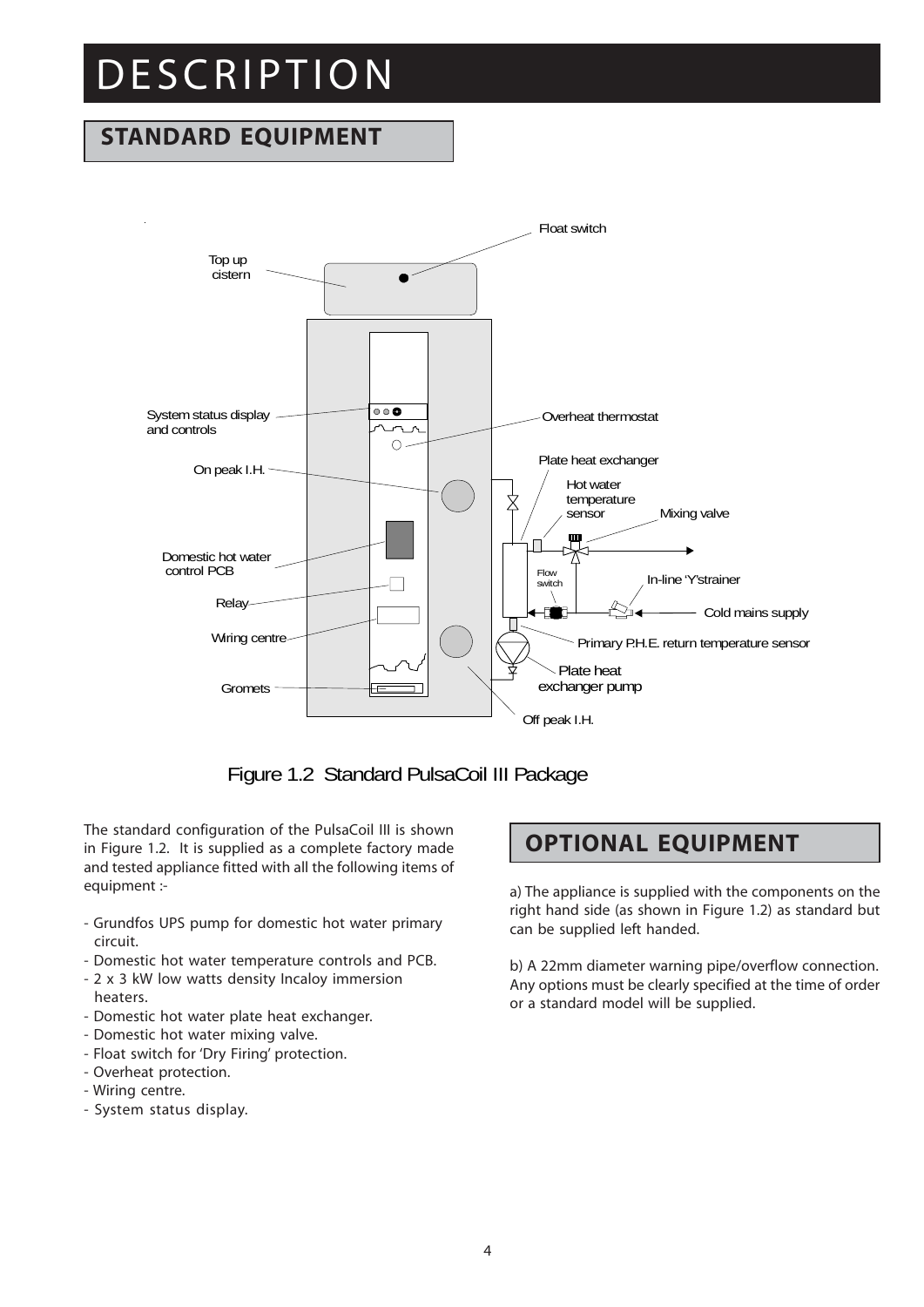## **ELECTRIC IMMERSION HEATERS**

The immersion heaters used are 14" 3kW low watts density units with incaloy 825 immersion sheaths, and matching 11" rod thermostats which should be set to 77°C. They are BEAB approved and have been chosen to meet the requirements of the Maxistore specification produced specially for Ecomony 7 products by the Electricity Industry.

It is recommended that replacements should be obtained only from Gledhill Water Storage.

| Table 1.1 Technical Specification of PulsaCoil III                                            |     |            |     |       |     |            |                           |     |            |              |
|-----------------------------------------------------------------------------------------------|-----|------------|-----|-------|-----|------------|---------------------------|-----|------------|--------------|
| <b>MODEL</b>                                                                                  |     | PC144      |     |       |     | PC190      |                           |     | PC210      | <b>PC245</b> |
| Overall dimensions of store<br>(Height x Diameter)                                            |     | 1650 x 525 |     |       |     | 1840 x 550 |                           |     | 1840 x 575 | 1960 x 575   |
| Minimum cupboard size<br>(Width x Depth)                                                      |     | 700 x 550  |     |       |     | 715 x 600  |                           |     | 750 x 650  | 750 x 650    |
| Nominal store capacity (litres)                                                               |     | 160        |     |       | 105 |            | 230                       |     | 250        |              |
| Weight (kg)                                                                                   |     |            |     |       |     |            |                           |     |            |              |
| Empty                                                                                         | 39  |            | 41  |       |     | 46         |                           | 52  |            |              |
| Full                                                                                          | 199 |            | 246 |       |     | 276        |                           | 302 |            |              |
| Hot water flow rate (litres/min)                                                              |     | 35         |     |       | 5   |            | 35                        |     | 35         |              |
| <b>Typical dwelling types</b><br><b>Bedrooms</b><br><b>Bathrooms</b><br>En-suite shower rooms | or  | $1 - 2$    |     | $2+3$ |     |            | $2 - 3$<br>$\overline{2}$ | 2   | $2 - 4$    |              |

#### **NOTES**

- 1. The PC245 model can be installed in a property with greater hot water demand. However this will require more 'ON peak' electricity to recharge the store.
- 2. The standard pattern is manual fill. If automatic fill patterns are required please speak to our Technical Sales Office.
- 3. The flow rates are for 35°C average temperature rise and assume normal pressure and adequate flow to the appliance.
- 4. For hard water areas use suffix 'H', for soft water areas use suffix 'S' after the model number, e.g. PC144H = PulsaCoil mk III model 144 for hard water areas.
- 5. A minimum of 200mm should be available above the appliance to allow it to be filled and the water level checked.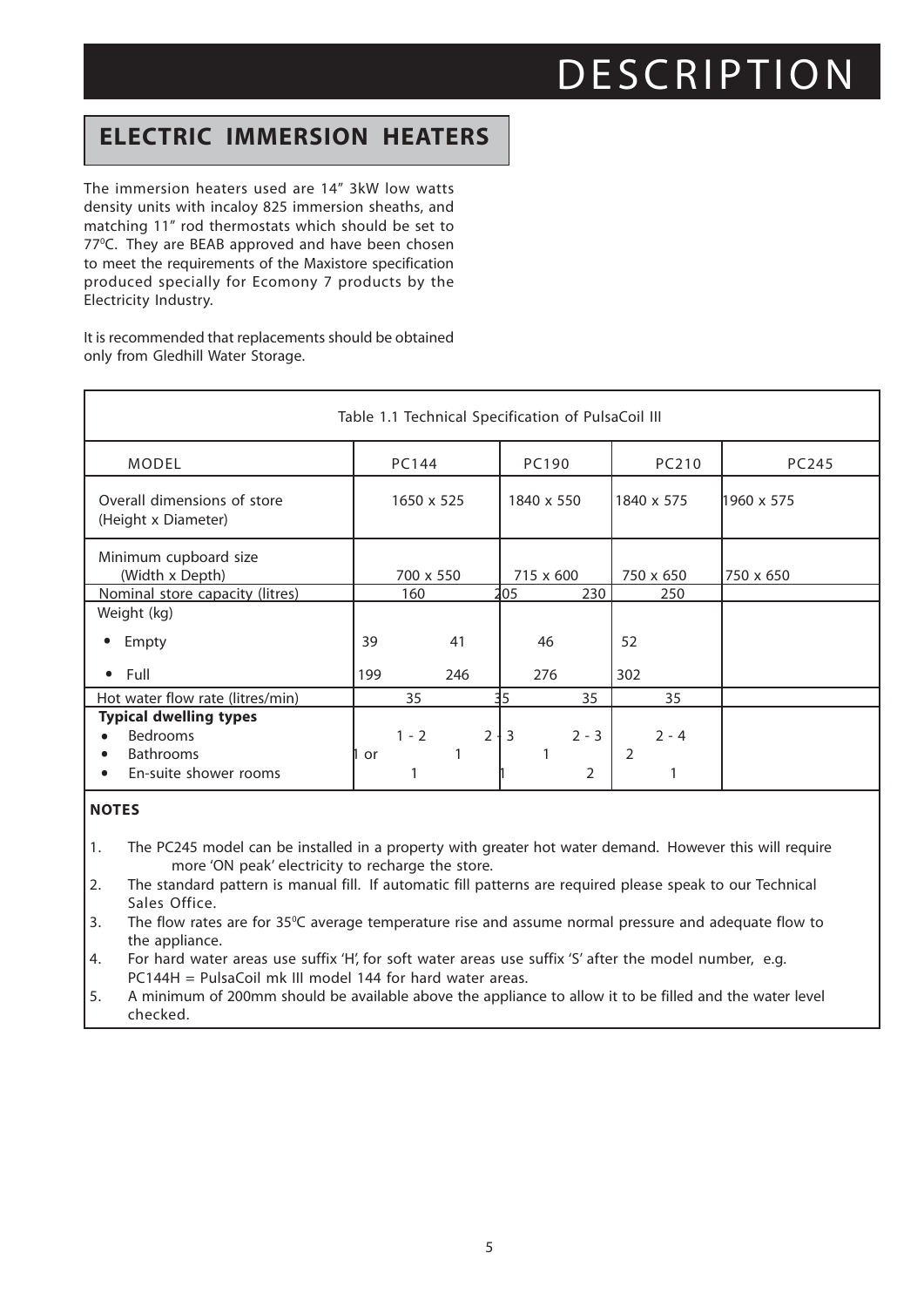## SYSTEM DESIGN

### **HOT AND COLD WATER SERVICES**

A schematic layout of the hot and cold water services in a typical small dwelling is shown in Figure 2.1.

PulsaCoil III will operate at mains pressures as low as 1 bar and as high as 8 bar although the preferred range is 2-3 bar. It is also important to check that all other equipment and components in the hot and cold water system are capable of accepting the mains pressure available to the property.

If the mains pressure can rise above the maximum working pressure of any items of equipment or component to be fitted a suitable pressure limiting (reducing) valve will be required.

For properties with a higher supply pressure than 8 bar it is recommended that a pressure limiting valve is fitted, set at 3 bar.

PulsaCoil III is WBS approved. A non-return valve is not required. Should ancillary equipment fitted in the supply to the PulsaCoil require a non-return valve, then this valve must be fitted directly after the branch to the drinking water tap (kitchen sink). See Figure 1.1 for details.

**Note:** The hot and cold water distribution pipework should be designed and installed to prevent heating of the cold distribution pipe.

#### **Taps and Valves**

Aerated taps are recommended for all mains pressure systems to prevent splashing.

#### **Pipe Sizing**

To achieve even distribution of the available supply of hot and cold water, it is important in any mains pressure system that the distribution pipes in a dwelling should be sized in accordance with BS6700. This is particularly important in a large property or one with more than one bathroom. However the following rule of thumb guide lines should be adequate for most typical property types:

- a) A 15mm copper or equivalent external service may be sufficient for smaller 1 bathroom dwellings (depending upon the flow rate available), but the minimum size for larger dwellings must be 22mm (25mm MDPE).
- b) The internal cold feed from the main stop tap to the PulsaCoil should be run in 22mm pipe. The hot drawoff should also be run in 22mm as far as the branch to the bath tap.
- c) The final branches to the hand basins and sinks should be in 10mm and to the shower in 15mm.
- d) The final branches to taps in existing properties, which are in 15mm, **should be restricted** to balance the flow to each outlet.
- e) Best results for a balanced system are achieved by fitting appropriate flow regulators to each hot and cold outlet (see Appendix 1).
- f) For properties where the inlet pressure is high and the flow rates may exceed 30 l/min at any bath hot tap the installer must fit a lockshield pattern gate valve at the cold inlet to the appliance. This should then be adjusted to restrict the maximum flow rate to 30 l/min.

On the odd occasion it is felt necessary to provide a secondary circulation. We would recommend the use of Raychem HWAT Plus or similar self regulating trace heating to maintain the temperature in the hot water distribution system. The system must be installed and commissioned fully in accordance with the manufacturers instructions.

### **Showers**

- a) Any type of shower mixing valve can be used as long as both the hot and cold supplies are mains fed. However **PRESSURE COMPENSATING** shower mixing valves are proven to give better control when more than one fitting are open simultaneously and are therefore **STRONGLY RECOMMENDED.** Thermostatic versions are preferable.
- b) The hot water supply to a shower mixing valve should, wherever practical, be fed directly from the PulsaCoil III or be the first draw-off point on the hot circuit.
- c) The cold supply to a shower mixing valve should be fed directly from the rising mains via an independent branch.
- d) **Fixed head type showers:** No back-syphonage arrangements are necessary.
- e) **Loose or flexible head type showers:** If a loose head shower with a flexible hose is used over a bath then: -
	- The hose must be fixed so that the head cannot fall closer than 25mm above the top edge of the bath as specified in Model Byelaw 16 of the Water Supply Byelaws.

Or

• The shower must incorporate or be fitted with an acceptable means of back-syphonage protection in accordance with the Model Water Byelaws.

#### **Bidets**

- a) The supply of hot and cold mains water directly to a bidet is permitted provided that it is of the over-rim flushing type and that a type 'A' air gap is incorporated.
- b) It must not include either an ascending spray or provision to attach a hand spray.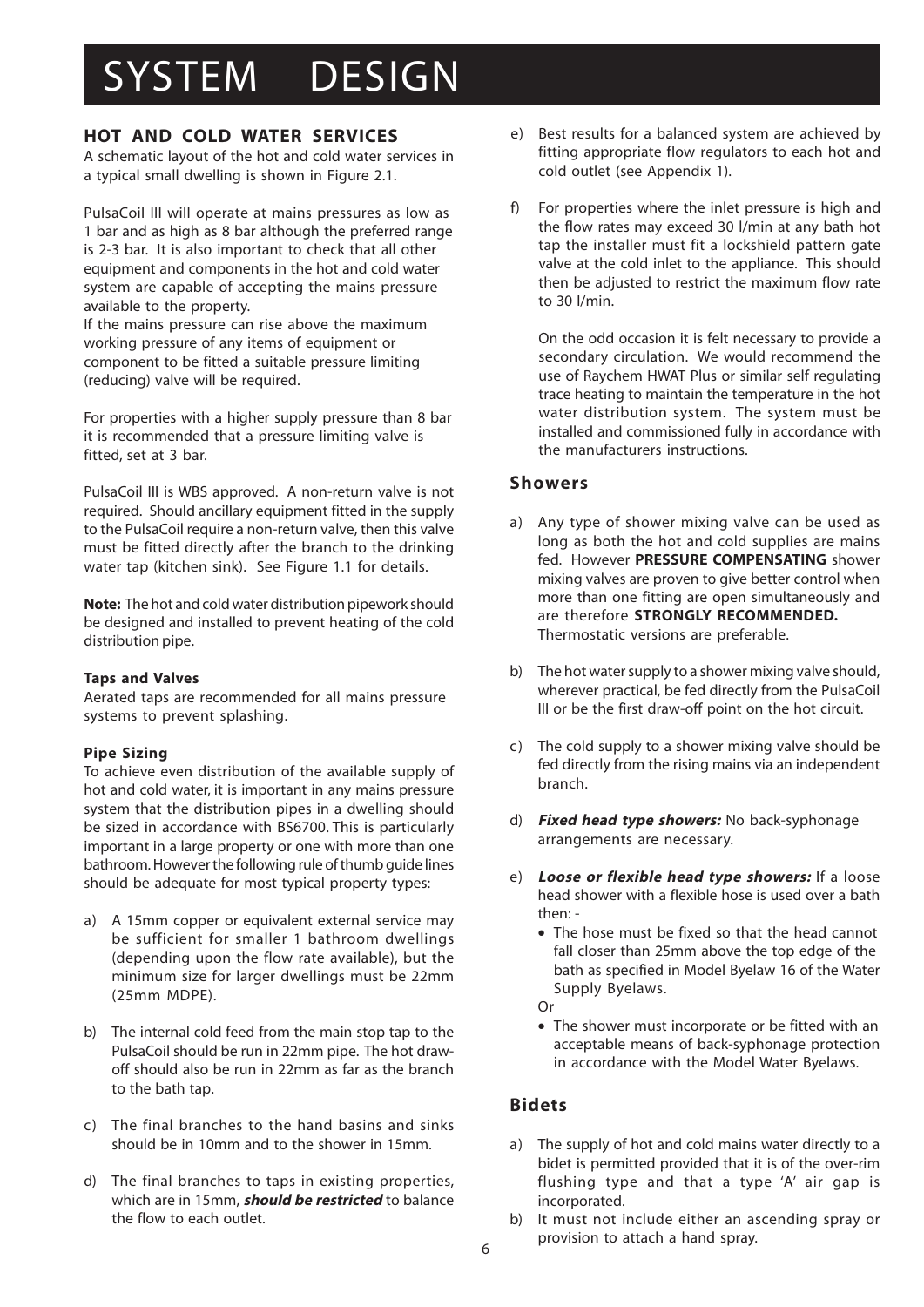## SYSTEM DESIGN



**Fig 2.1 Schematic layout of typical domestic hot & cold water systems.**

### **Plastic Pipework**

This appliance is suitable for use with plastic pipework as long as the material is recommended for the purpose by the manufacturer and is installed fully in accordance with their recommendations. We recommend the use of barrier pipe, which will mean the system can have BritishGas service cover in regions offering this service.

## **WIRING THE SYSTEM**

The whole of the electrical installation shall be designed by a competent person fully in accordance with the latest edition of the Requirements for Electrical Installations BS 7671.

However, the following guidance is provided to show the general principles involved.

The PulsaCoil III appliance is provided with two side entry immersion heaters. The lower element is connected to the off peak supply and enables the whole of the contents to be heated overnight using a low cost tariff.

The upper element is connected to the unrestricted supply and enables the upper part of the contents to be given a day time boost. This is switched manually or by a timer and uses the standard tariff. In some areas the local electricity company allows a limited day time off peak boost.

It is normal to supply the PulsaCoil III using an Ecomony 7 controller as shown in Figure 2.2.

Alternatively the PulsaCoil III can be supplied from separate circuits as shown in Figure 2.3. In this case the two switches should be clearly labelled for the householders use.

In addition to the supplies to the immersion heaters, PulsaCoil III requires a 3 amp supply for the control circuit. This 3 amp supply must be provided via a fused 3 amp double pole isolator providing 3mm of separation to both poles.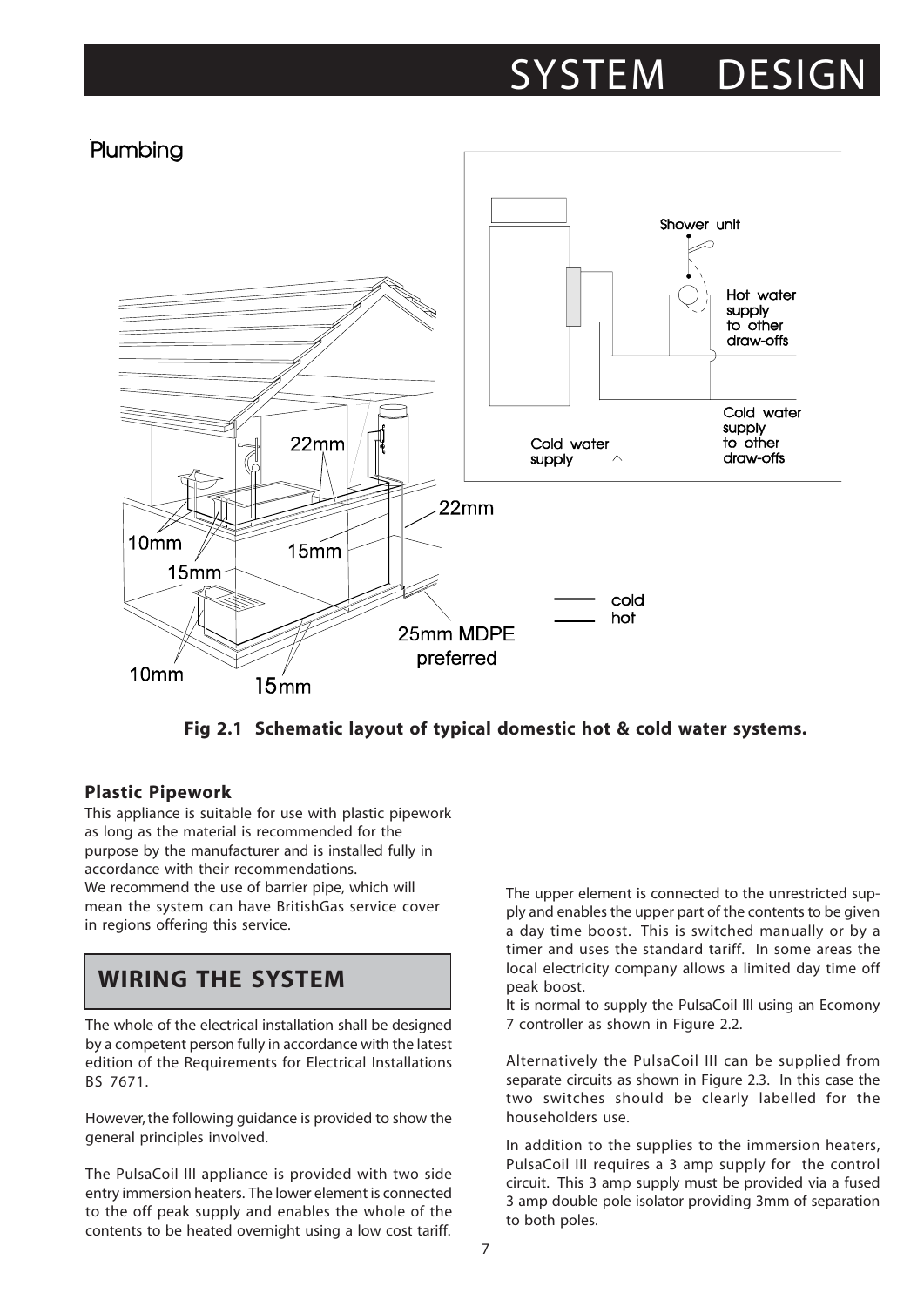## SYSTEM DESIGN









In addition to the supplies to the immersion heaters, PulsaCoil III requires a 3 amp supply for the control circuit. This 3 amp supply must be provided via a fused 3 amp double pole isolator providing 3mm of separation to both poles.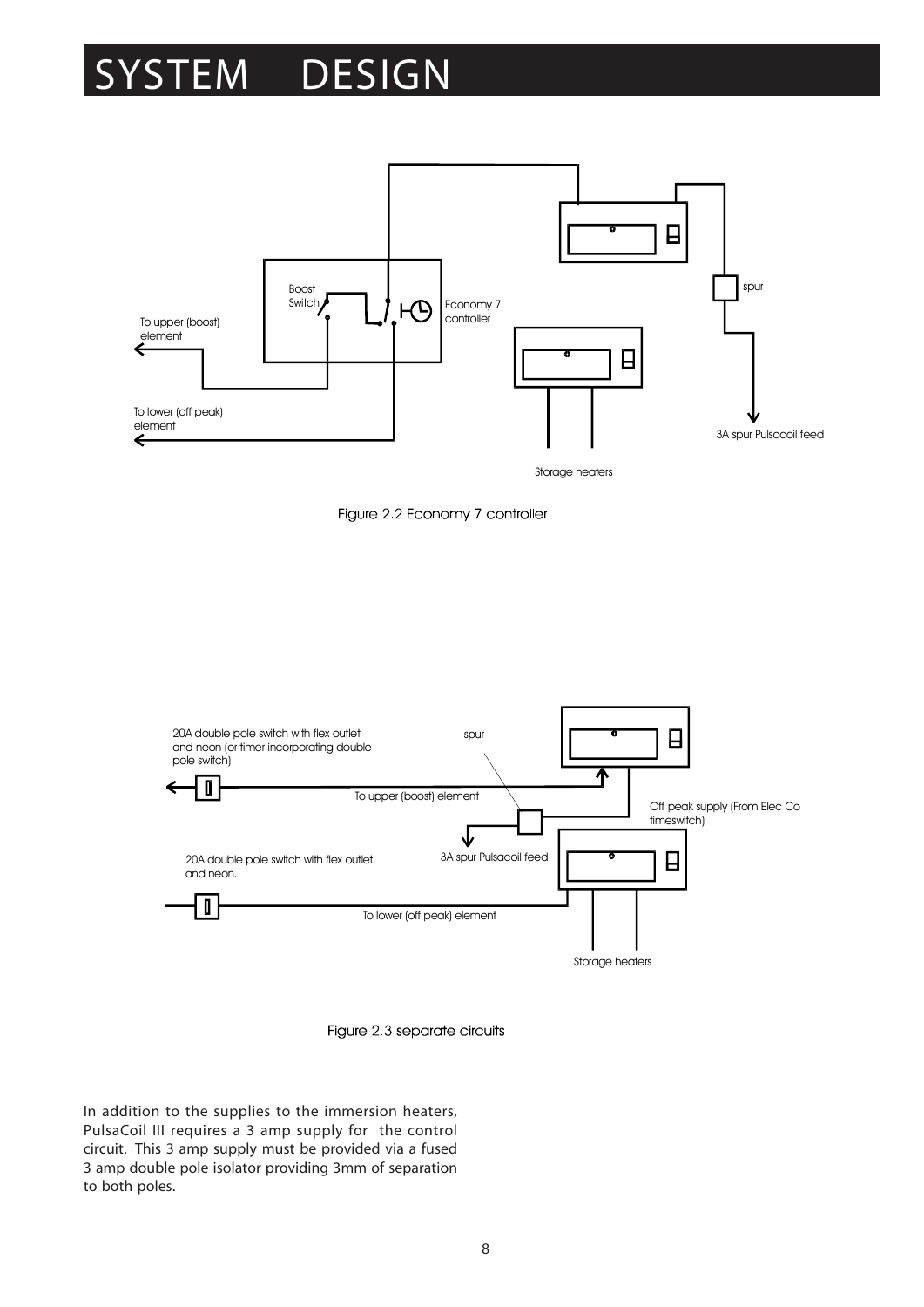### **INSTALLATION INSTRUCTIONS**

### **Important Notes**

 It is important that the appliance is installed on a level and even floor or if raised above the base should be continuosly supported. If the support is timber, it shal be marine ply, type C4 chipboard to B.S.5669 or other material which will not deteriorate if exposed to moisture. Details of the appliance wieght when full is provided in Table 1.1 of technical specifications.

### **Plumbing Connections**

- a) Before installation it should be confirmed that a mimimun 1 bar mains water pressure under flow conditions is available.
- b) Make all water connections in accordance with the labelling on the thermal store and the associated pipework as shown in Figure 3.1.
- c) Install the domestic hot and cold water pipework generally as described under System Design and as shown in Figure 1.1.
- d) All factory made joints should be checked after installation in case they have been loosened during transit.
- e) Ensure that the DHW pipework is run such that it does not heat the cold water distribution pipes in the dwelling.



#### Fig 3.1 PulsaCoil III pipe connection arrangement

### **THERMAL STORE FEED AND EXPANSION CISTERN**

It is most important to fill with cold water so that the water level is in line with the mark on the inside of the feed and expansion cistern. This allows adequate room for expansion.

### **Overflow/Warning Pipe (if fitted)**

- a) The overflow warning pipe should be fitted to discharge clear of the building and be sited so that any overflow can be easily observed.
- b) The overflow/warning pipe should be installed in a material suitable for use with heating feed and expansion cisterns in accordance with BS5449 (such as copper) and should not have any other connections to it.

## **PUMP SETTINGS/ REPLACEMENT**

The domestic hot water plate heat exchanger pump should always be set at maximum speed.

If it is necesary to replace the pump fitted to the appliance the pump head (motor pack) only should be removed as recommended by the manufacturer (Grundfos). Assuming it is within warranty this will be accepted by a merchant as being under warranty as long as a complete pump i.e. alleged faulty motor pack and new base is left with the merchant. It is important when a pump has been replaced to ensure that any air is adequately vented

## **DOMESTIC HOT WATER TEMPERATURE**

The electronic system automatically regulates the domestic hot water outlet temperature to 55°C and no adjustment or setting is necessary during installation.

## **CUPBOARD DETAILS**

a) Minimum cupboard sizes are shown in Table 1.1 and it is important to check that these are available prior to installation.

b) It is recommended that any surface mounted heating and hot and cold water supply pipework in the PulsaCoil III cupboard must be insulated to reduce the standing losses and to prevent unnecessarily high cupboard temperatures. More heat is lost from the first metre of pipework connected to the store than from the store.

**NOTE**: It is a requirement of Part L of the Building Regulations that all hot water pipework within 1 metre of a hot water appliance is insulated.

c) Notwithstanding the above, the cupboard temperatures are nomrally higher than in a conventional system and therefore the design of both the cupboard and the door should take this into account.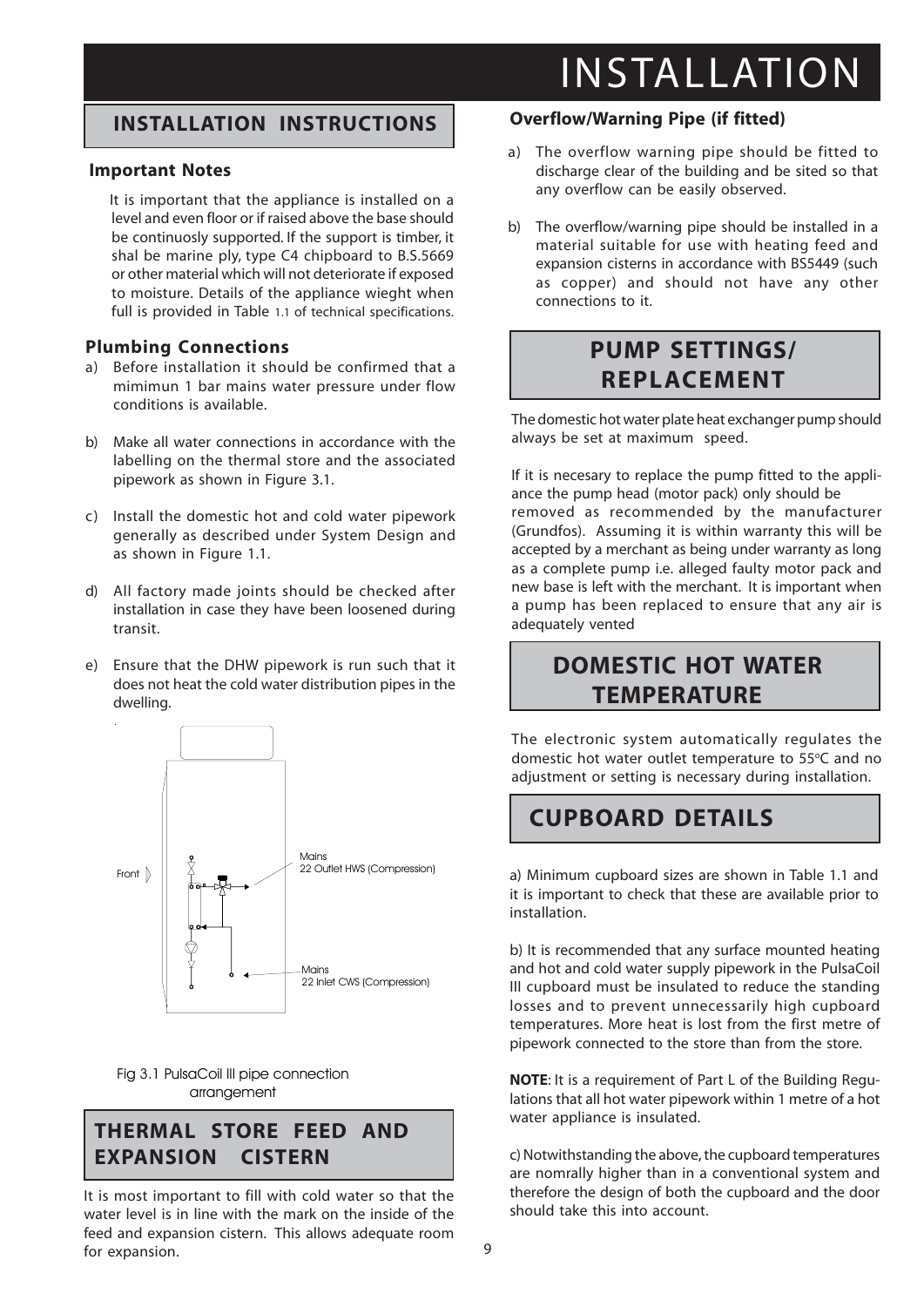## INSTALLATION

## **WIRING THE APPLIANCE**

The whole of the electrical installation shall be installed by a competent person fully in accordance with the latest edition of the Requirements for Electrical Installations BS 7671.

The PulsaCoil III is pre-wired back to a wiring centre (see Figure 3.2) and a plumber should be able to connect the appliance provided they adhere strictly to the recommendations and the IEE Regulations. However, do not attempt the electrical work unless you are competent to carry it out to these standards.

Before commencing, ensure that all the power sources to which the PulsaCoil III is to be connected are isolated and properly earthed.

See Figure 3.2 for details of the wiring within the appliance.

Connect the external wiring as follows

1. Remove the white cover plate (4 screws) and run the external wiring through the grommets provided in the fixed white panel at the base of the appliance.

2. From the 3A fused and switched connection, wire the mains power supply to the control circuit terminal block as follows:-

- Live to terminal 1 ...<br>●<br>●
- Neutral to terminal 2 . .<br>.<br>.
- Earth to terminal 3

3. From the Ecomony 7 controller (or separate 20A fuse and switch connections), wire the mains power supply to the immersion heater terminal block as follows:-

- Unrestricted (on peak) live to terminal 5 (L1) .
- Unrestricted neutral to terminal 6 . .
- Unrestricted earth to terminal 7 .
- Off peak live to terminal 8 (L2) .
- Off peak neutral to terminal 9 .<br>.<br>.
- Off peak earth to terminal 10

4. When the wiring is complete replace the front white cover plate (4 screws).



**Figure 3.2 Wiring Details**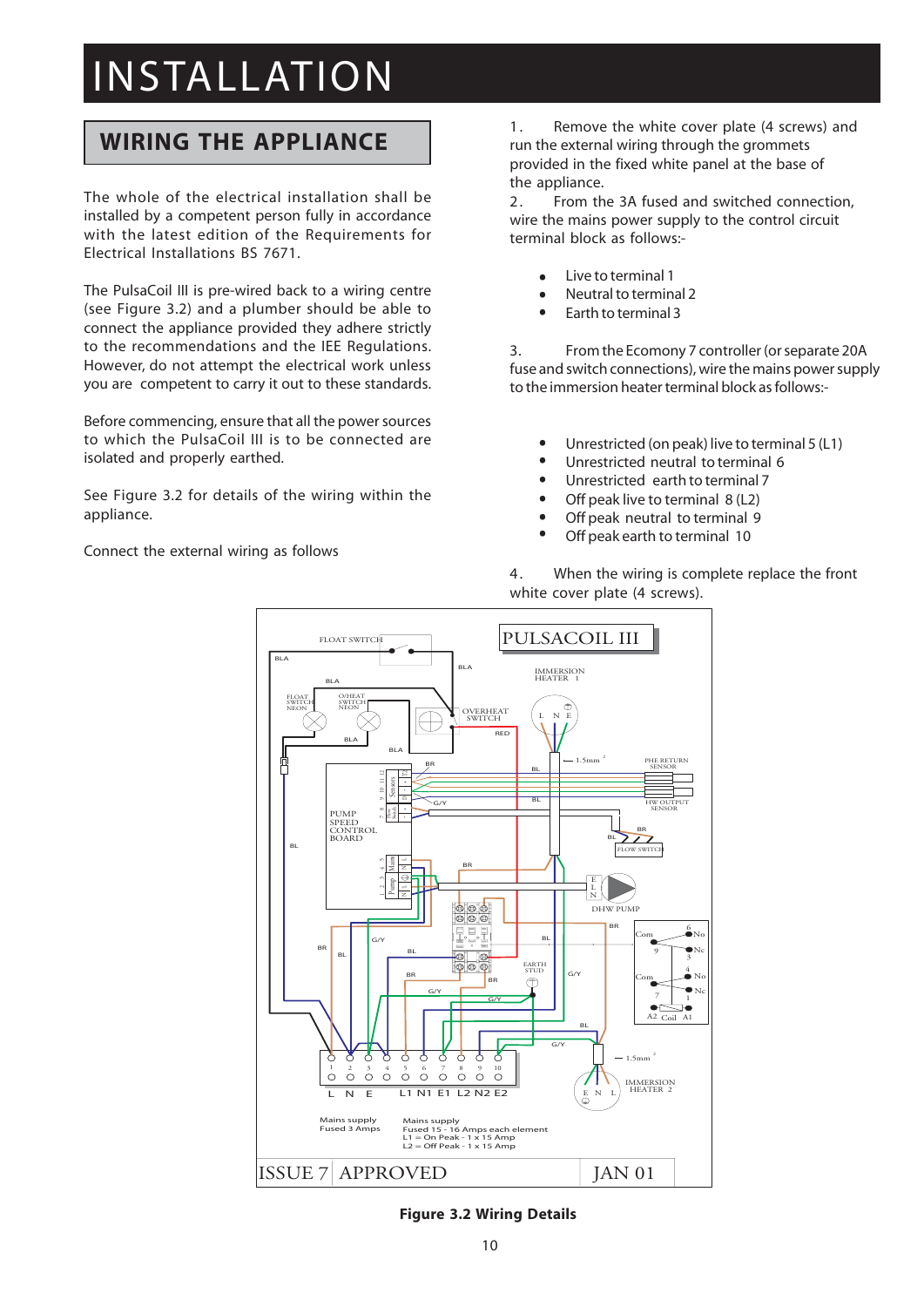## COMMISSIONING

## **COMMISSIONING**

It is essential that the operation and performance of the appliance and the domestic water systems are proven on completion of the installation.

## **COMMISSIONING THE DOMESTIC WATER SYSTEMS**

The system shall be filled, flushed and sterilised in accordance with the requirements of BS 6700 and the Model Water Byelaws.

The flow rate from each tap shall also be checked and a suitable number of taps run simultaneously to check the impact of this on the flow rate at individual taps.

We do recommend that flow restrictors are provided on the branch to each tap/terminal fitting to ensure that the available flow is shared evenly - see Appendix for details.

## **COMMISSIONING THE APPLIANCE**

The PulsaCoil III shall be filled with mains cold water through the F and E cistern lid until the level is in line with the swage mark provided in the cistern. The lid shall be replaced.

Once the PulsaCoil III is filled with water the electrical supplies can be switched on.

The control panel on the front of the appliance is provided with two green indicator lights and a reset button as follows:-



Green light No.1 is linked to the flow switch and should be 'on' to show there is sufficient water in the F and E cistern.

Green light No.2 is linked to the overheat thermostat and should be 'on' to indicate the system is functioning correctly.

The overheat button should be 'pressed in'.

If this is the case the immersion heaters should be allowed to bring the contents up to temperature. Check that the thermostats do switch off at the correct temperature of 77°C. If not the seal can be broken and the setting adjusted without affecting the warranty.

If the thermostats do not switch off the immersion heaters at the correct temperature the overheat thermostat will operate the overheat manual reset button. In this case check and adjust the immersion heater thermostats or replace if necessary and reset the overheat button.

Once the immersion heaters have switched off run a tap and check that the temperature of the hot water is about 55°C. This temperature is factory set and is independent of the store temperature and hot water flow rates.

## **IMPORTANT DO'S AND DON'TS**

- a) **DO** check the incoming mains water pressure. The preferred range of mains pressure is 2 – 3 bar.
- b) **DO** check the flow rate of the incoming cold water main is adequate to meet the maximum hot and cold water simultaneous demands.
- c) **DO** check that all connections are in accordance with the labelling on the thermal store.
- d) **DO** check the water level is correctly set in the F & E cistern when cold and adjust if necessary.
- e) **DO** ensure that the immersion heater thermostats are set to 77°C.
- f) **DO** insulate any exposed pipework in the PulsaCoil cupboard.
- g)If provided **DO** plumb the overflow/warning pipe in a 20mm internal diameter pipe and ensure it discharges in a conspicuous external position. Use a material which is suitable for use with heating F & E cisterns in accordance with BS 5449 (such as copper).
- h) **DO** ensure the 2 green lights are 'on' and the manual overheat reset button is pushed in.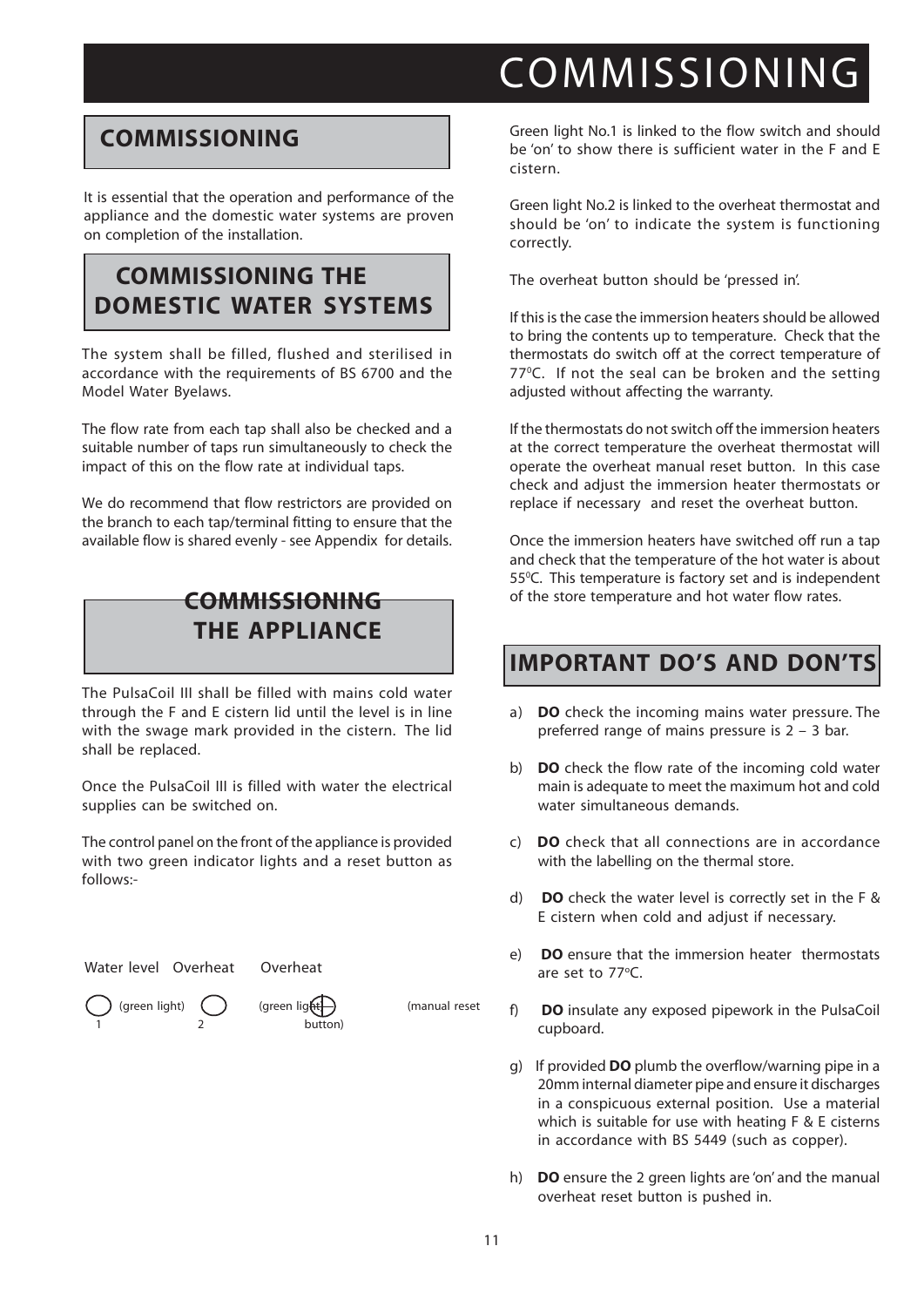## FAULT FINDING/DIAGNOSTICS

## **FAULT DIAGNOSTICS**

The control panel on the front of the appliance is provided with 2 green indicator lights and a manual reset button.

(Green light)  $\bigcap$  (Green light)  $\bigoplus$  (manual reset button)

These are provided to indicate the following:-

#### **GREEN LIGHT NO.1**

Will sense the water level within the F & F cistern and will prevent the immersion heaters from being switched 'ON' when the unit is not full of water.

Green light No.1 will remain 'ON' to indicate that the system is functioning correctly and is filled with water to the correct level. If both Green lights 1 & 2 are 'OFF' check the water level in the F & E cistern. If the water level is correct check the unit is switched 'ON'.

### **GREEN LIGHT NO.2 & MANUAL RESET BUTTON**

Will provide overheat protection to prevent the stored water from boiling in the event of immersion heater thermostat failure. Green light No.2 will remain 'ON' to indicate that the system is functioning correctly. If Green light No.2 is 'OFF' check the manual reset button on the overheat thermostat. If the overheat button has popped out check and replace as necessary the immersion heater thermostats. The thermostats must be set at  $77^{\circ}$ C. Manually press the reset button on the overheat thermostat to reset the appliance.

## **FAULT FINDING**

| <b>FAULT CONDITION</b>                         | <b>POSSIBLE CAUSES</b>                                                                                                                                    |  |  |  |  |
|------------------------------------------------|-----------------------------------------------------------------------------------------------------------------------------------------------------------|--|--|--|--|
| DHW temperature remains cold exiting the taps. | Thermal store is cold - DHW pump is stuck - DHW<br>temperature sensor or pump speed control PCB is<br>faulty - too little or too much flow from the pipe. |  |  |  |  |
| DHW temperature fluctuates wildly when flow is | DHW pump keeps sticking when voltage is reduced                                                                                                           |  |  |  |  |
| steady.                                        | and not starting until voltage is too high.                                                                                                               |  |  |  |  |
| DHW temperature exceeds and remains well above | DHW pump speed control PCB and/or temperature                                                                                                             |  |  |  |  |
| $60^{\circ}$ C when the flow rate is low.      | sensor is/are faulty.                                                                                                                                     |  |  |  |  |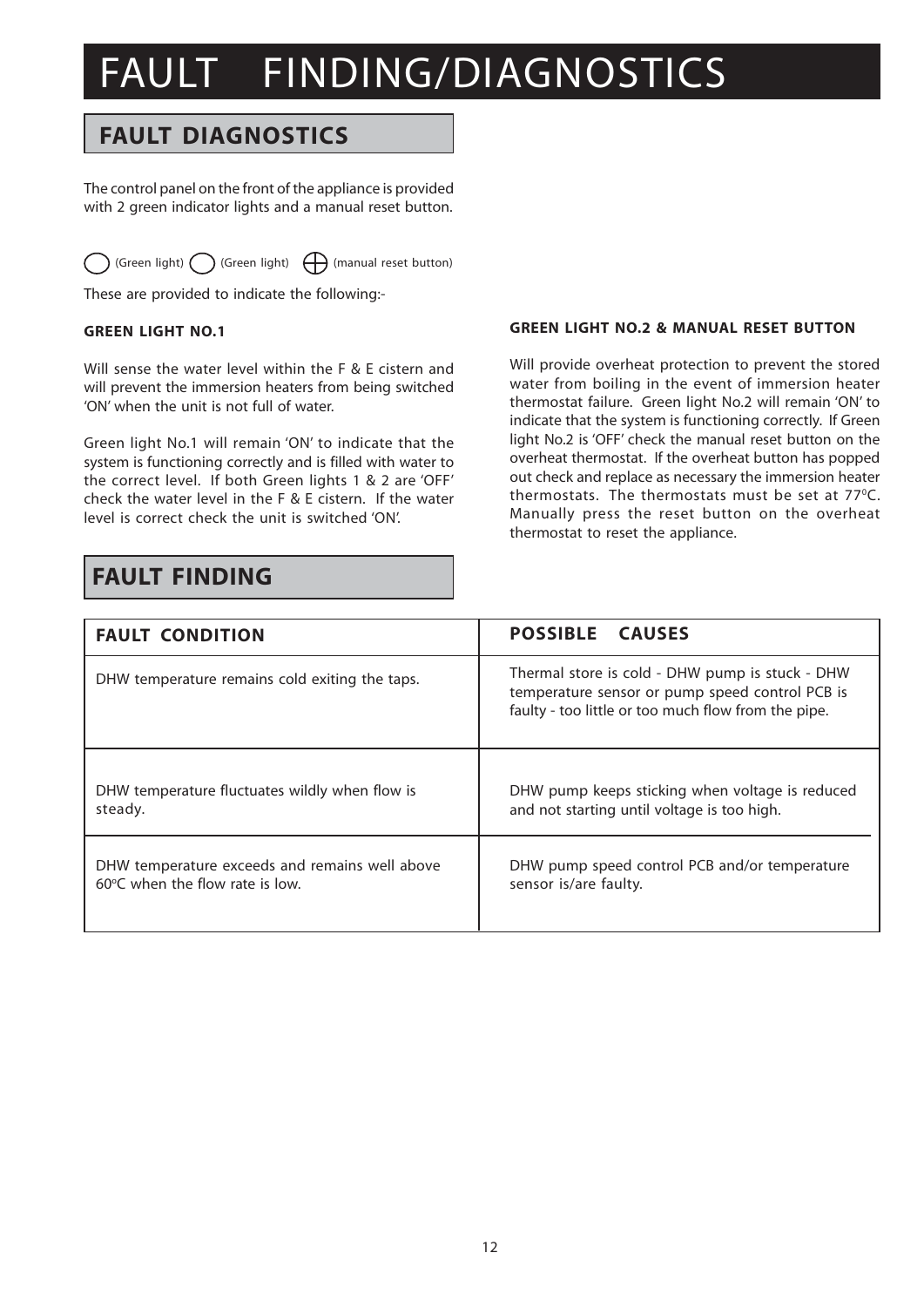## FAULT FINDINGS

## **FAULT FINDING**

A number of the DHW faults indicated in the above chart will be indicated by the pump speed control PCB.

The layout of the pump speed control PCB is shown in the figure below. In faulty conditions if the hot water outlet temperature exceeds  $60^{\circ}$ C, the pump speed will be reduced to minimum and if the outlet temperature exceeds 65°C, the pump will be switched off until the outlet temperature reduces to 50 $^{\circ}$ C.



- 1 Off
- 2 Off



The LED will operate in the following way to show fault conditions:-

Off: No mains power supply - check fuse Flashing - Low frequency System status is OK Flashing - High frequency Temperature measurement error - faulty sensor or wiring On - Permanent Processor related fault - no control of hot water - replace PCB

### **MAINTENANCE**

No annual/regular maintenance is required. However, with the manual fill model we do recommend that the water level in the top up cistern is checked periodically and water added if required. Particularly if the cistern lid has been removed.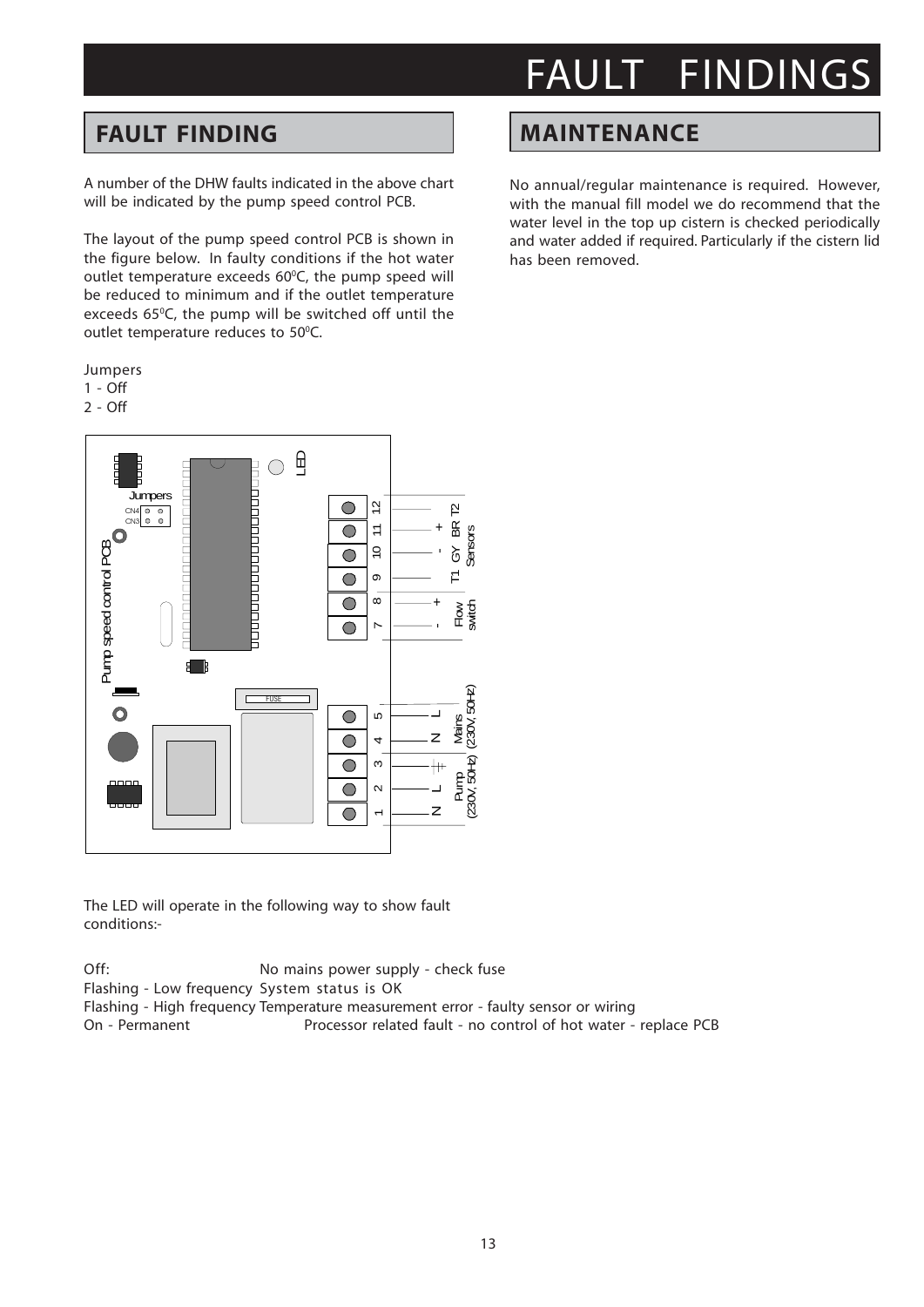## PARTS LIST

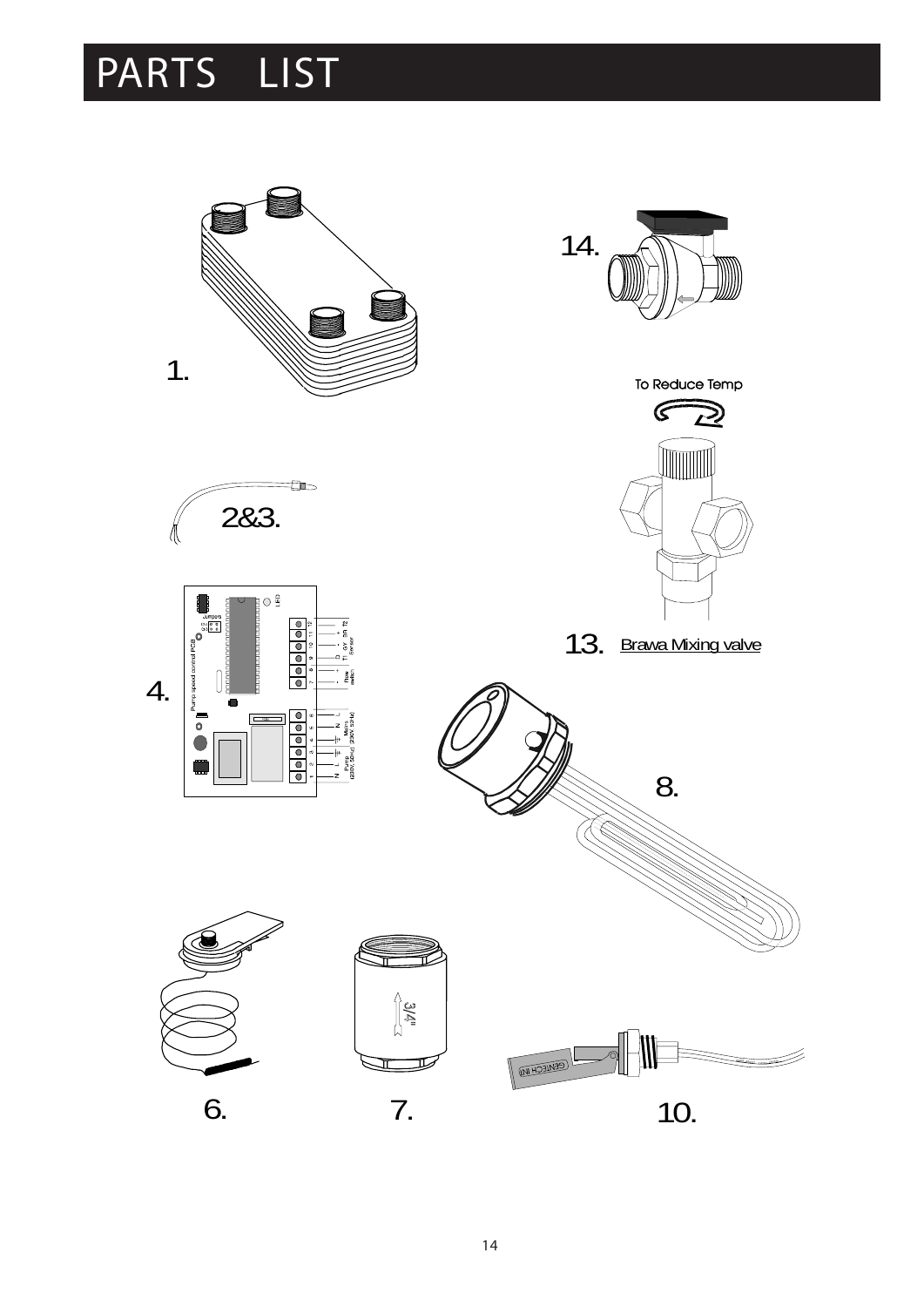## PARTS LIST

| <b>KEY NO</b>  | <b>DESCRIPTION</b>            | <b>G.C. NUMBER</b> | <b>PART NO.</b> |
|----------------|-------------------------------|--------------------|-----------------|
|                |                               |                    |                 |
|                | DHW plate heat exchanger      | E05-664            | GT017           |
| $\overline{2}$ | PHE return temperature sensor | E26-022            | GT149           |
| 3              | DHW temp sensor               | E26-024            | GT153           |
| 4              | DHW pump speed control PCB    | E26-023            | GT152           |
| 5              | DHW pump                      | E05-723            | GT105           |
| 6              | Store overheat thermostat     | 397-978            | GT064           |
| 7              | Gravity check valve           | E05-681            | GT041           |
| 8              | Immersion heater              | E39-184            | XB078           |
| 9              | Rod thermostat                | E39-185            | XB501           |
| 10             | Float switch                  | E39-186            | XB251           |
| 11             | Relay                         | E39-187            | XB321           |
| 12             | Green light (neon)            | E39-190            | XB100           |
| 13             | Brawa mixing valve            | 385-872            | XC007           |
| 14             | DHW Flow switch               | E05-674            | GT106           |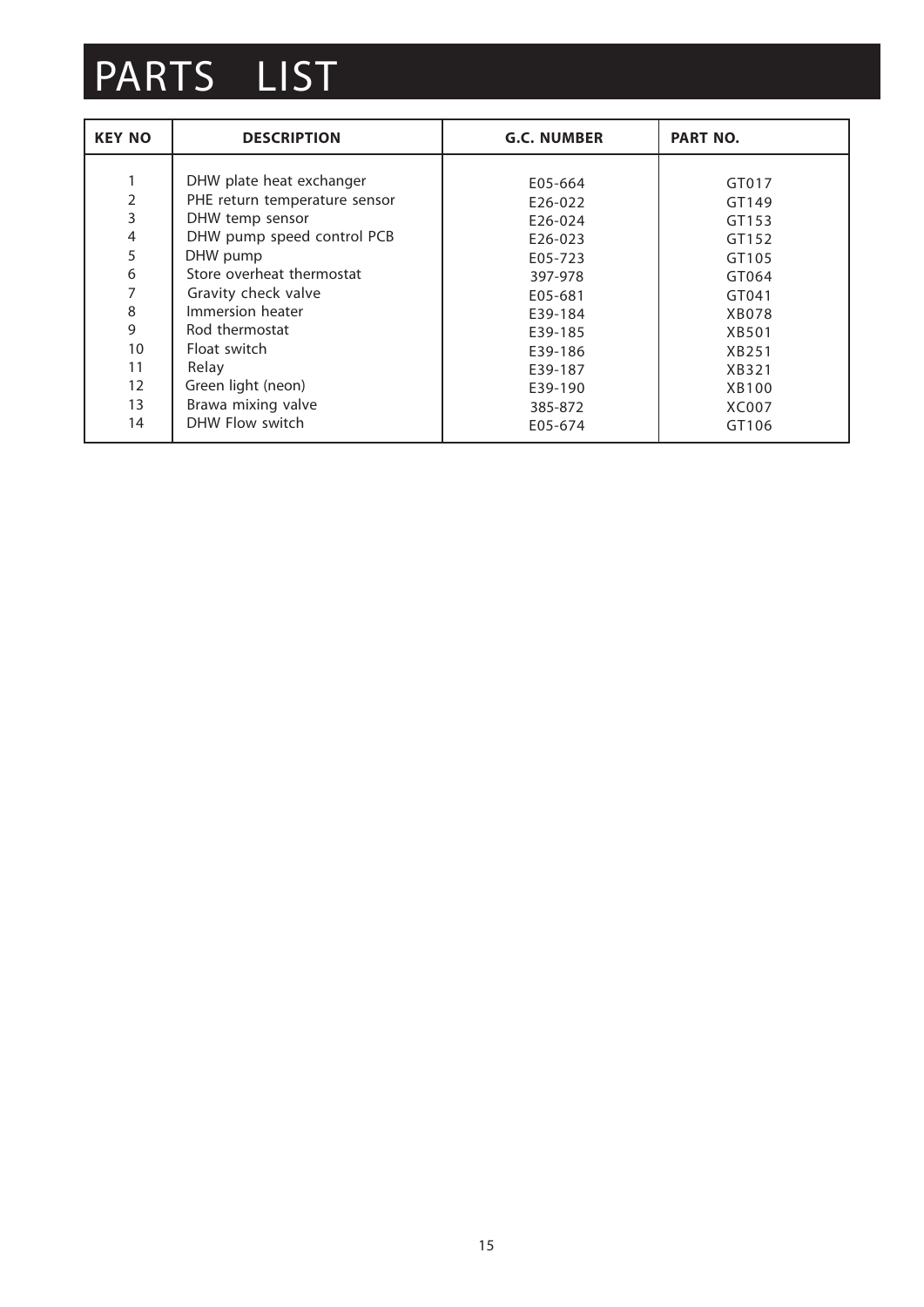## APPENDIX

## **WATER SAVINGS**

#### **WATER RELATED COSTS CAN BE REDUCED BY GOOD PLUMBING PRACTICE.**



Vast quantities of water are needlessly run off to waste due to Taps, Mixers and Showers discharging flow rates far in excess of the rates required for them to perform their duties.

The contrasting flow rates shown on this leaflet clearly illustrate the savings that can be made whilst still providing a good performance.

British made AQUAFLOW REGULATORS provide constant flow rates by automatically compensating for supply pressure changes between 1 bar & 10 bars.

To facilitate installation into the wide range of plumbing equipment which is encountered in the U.K, FOUR FIXING OPTIONS are available:-

## **OPTIONS FOR SHOWERS**

**1.** MXF "DW" RANGE - For fitting behind Fixed Shower Heads or onto Flexible Hoses for Handshowers (preferably onto the inlet end when lightweight hoses are used).

**2.** COMPRESSION FITTING RANGE. "In Line" regulators as in Option 4 for Taps & Mixers.



## **4 FIXING OPTIONS FOR TAPS & MIXERS**

**1.** MK RANGE - Combined Regulators & Aerator for screwing onto Taps & Mixers with internal or external threads on their noses. Anti Vandal models also available.

**2.** MR05-T RANGE - Internal Regulators. Push fit into Tap or Mixer seats. Produced in three sizes - 12.5mm (BS1010), 12mm & 10mm, Flangeless models also available for Taps with Low Lift washers.

**3.** MXF STANDARD RANGE - Screw on tail models for Taps & Mixers. Fix onto the tails before fitting the tap connectors. Available in 3/8", 1/2" ,3/4" and 1" BSP.

**4.** COMPRESSION FITTING RANGE - "In Line" regulators housed in 15mm & 22mm CXC COUPLERS & ISOLATING VALVES. " " UK WFBS LISTED BY THE WATER RESEARCH CENTRE. Isolation valves available for slotted screwdriver operation or with coloured

plastic handles. Now available also in plastic bodied push-fit couplers & valves.



Information by courtesy of **AQUAFLOW REGULATORS LTD** Haywood House, 40 New Road, Stourbridge, West Midlands DY8 1PA Telephone (01384) 442611 Fax: (01384) 442612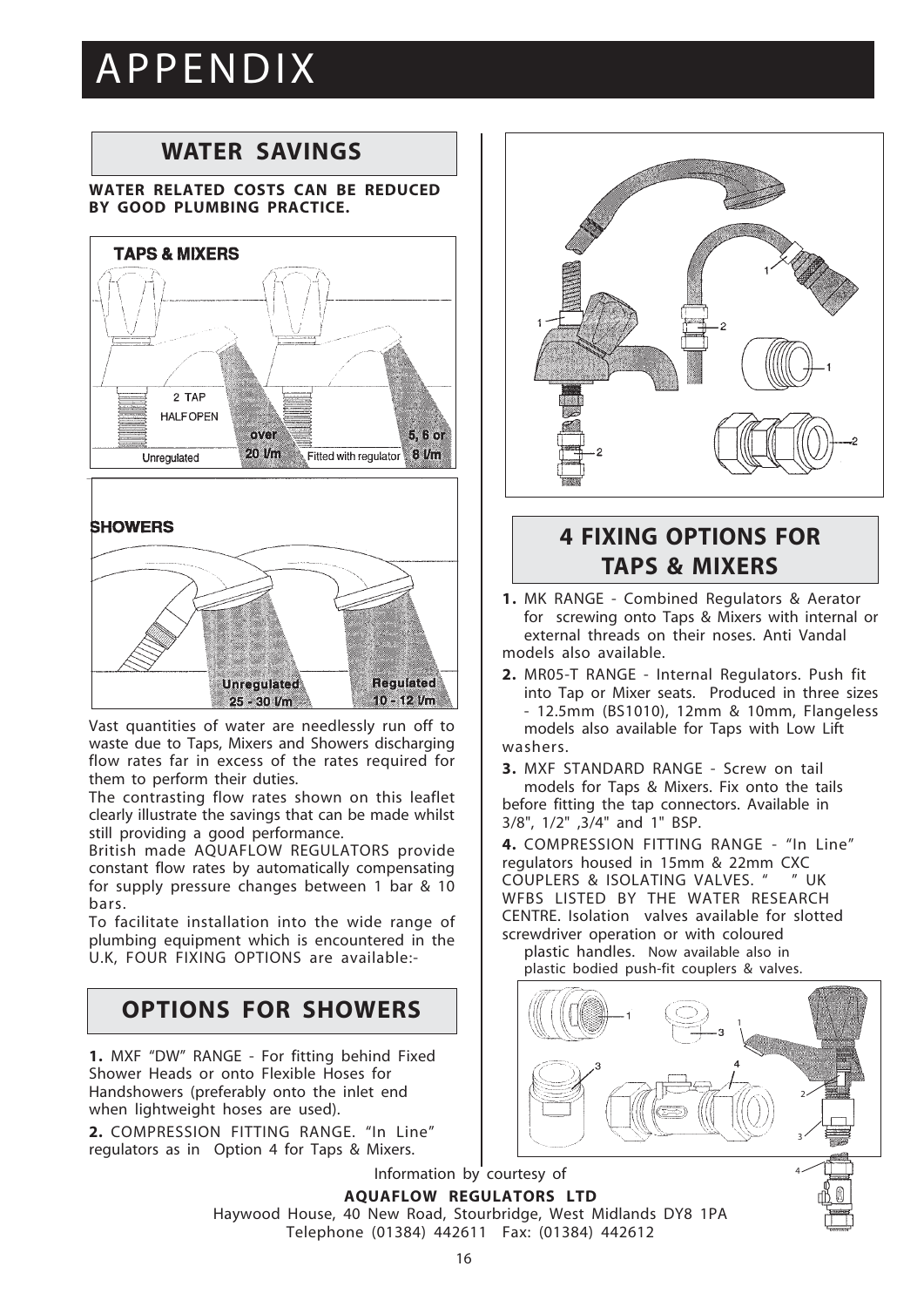

AMD. SEPTEMBER 1994

**1.** We only do business upon the Conditions which appear below and no other. Unless we so agree in writing these Conditions shall apply in full to any supply of goods by us to the exclusion of any Conditions or terms sought to be imposed by any purchaser. These Conditions of Sale and Warranty Terms override those which are contained on the Invoice Forms and all Sales are now subject to these Conditions of Sale and Warranty terms only.

#### **2. PRICE**

Orders are accepted at the price ruling at the date of receipt of order , this price is our last published list price plus a supplement to allow for any increase in the price of copper between the dates of publication of our price lists ("the copper price supplement"). An order may not be cancelled or varied after acceptance without the written consent of the company. Such cancellation or variation shall be subject to such reasonable charges as may be appropriate.

#### **3. SPECIFICATION**

The goods are supplied in accordance with the Specifications (if any) submitted to the Purchaser and any additions and alterations shall be the subject of an extra charge. Any goods not so specified shall be in accordance with our printed literature or the literature of any of our component suppliers (subject to any modifications made since publication). If we adopt any changes in construction or design of the goods, or in the specification printed in our literature, the Purchaser shall accept the goods so changed in fulfilment of the order.

#### **4. PAYMENT**

The invoice price of goods shall be payable within 30 days of despatch by us of our invoice for the goods or such longer time as may be stated by our quotation or invoice. If we receive payment in full on or before the due date we will allow a discount of 5% except where we have quoted a special net price. If payment is not received in full on or before the due date we shall be entitled in addition to the invoice price to:

(i) payment of a sum equal to any increase in the copper price supplement applicable to the particular goods sold between the date of receipt of order and the date of receipt of payment in full; and

(ii) interest on any part of the invoice price unpaid after the due date at the rate of 3% per annum over the base rate for the time being of Midland Bank plc.

#### **5. TIME**

We give estimates of delivery dates in good faith and time of delivery is not nor shall be made of the essence of any contract nor shall we be liable for any loss or damage occasioned by delay in delivery.

#### **6. DELIVERY**

We deliver free normally by our own vehicles within 25 miles of any of our manufacturing depots. Delivery to any place more than 25 miles from one of our manufacturing depots is subject to our quoted delivery charges. We reserve the right to make delivery of goods contained in one order by more than one consignment and at different times. Where a period is agreed for delivery and such period is not extended by our Agreement, the Purchaser shall take delivery within that period. If the Purchaser fails to take delivery, we shall be entitled at the Purchaser's risk and expense to store the goods at the Purchaser's premises or elsewhere and to demand payment as if they had been despatched. Offloading at point of delivery shall be the responsibility of and be undertaken by the Purchaser.

#### **7. SHORTAGES OR DAMAGE**

Goods must be inspected before signature of delivery note and any damage, shortage or discrepancy noted on the delivery note and the goods returned on the same vehicle. The buyer must also give us immediate written notice of the damage, shortage or discrepancy so that we may prompt investigation.

#### **8. RETURN OF GOODS**

Goods may not be returned to the Company except by prior written permission of an authorised officer of the Company and such return shall be subject to payment by the Purchaser of handling and re-stocking charges, transport and all other costs incurred by the Company.

#### **9. COMPANY LIABILITY**

All our goods are made of the best materials from reputable manufacturers and where stated are manufactured to the appropriate British Standard. Complaints must be given to us immediately, before any action is taken, as responsibility cannot be accepted if repairs or renewals are attempted

Where we agree to rectify any defect, we reserve the right to undertake the work on our own premises. Provided that our product has been installed in accordance with any instructions for installation and any relevant codes of pratice and in accordance with the bye-laws and requirements obtaining in any particular area we give the following warranties:

#### (1) Domestic and Commercial Open Vented Cylinders and Tanks.

If the copper cylinder or tank or any integral pipework proves to be defective either in materials or workmanship, we will either repair or supply replacement at our option with the closest substitute in the case of any obsolete product to any address in Great Britain.

(a) free of all charge during the first year after delivery by us.

(b) thereafter at a charge of one-tenth of the then current list price and any copper price supplement and delivery charge during the second year after delivery by us and increasing by a further one-tenth on the second and subsequent anniversary of delivery by us.

**AND FURTHER** we will meet the contractors/installers reasonable costs in removing and replacing any defective Open Vented Copper Cylinder or Tank with defective integral pipework as follows:

(i) in the case of vessels of less than 80 imperial gallons capacity up to a maximum of one-half of the extent of our liability in regard to the replacement product expressed in (1) (a) and (b) above

ii) in the case of vessels larger than 79 imperial gallons capacity up to a maximum of one-quarter of the extent of our liability in regard to the replacement product as expressed in paragraphs (1) (a) and (b) above.

#### (2) Domestic Mains Fed Products

 If the copper storage vessel itself or any integral pipework as part of the storage vessel assembly proves to be defective either in materials or workmanship, we reserve the right to either repair or supply replacements or the closest possible substitute in the case of any obsolete product and will collect and deliver to any address in England, Wales and Scotland (excluding all Scottish Islands).

(a) free of all charge during the first year after delivery by us.

(b) thereafter at a charge of one-fifth of the then current list price or any copper price supplement and delivery charge during the second year after delivery by us increasing by a further one-fifth on the second and subsequent anniversary of delivery by us.

**AND FURTHER** we will meet the contractors/installers reasonable costs in removing and replacing any defective copper storage vessel or storage vessel with defective integral pipework from the Domestic Mains Pressure Range of products up to a maximum of one-third of the extent of our liability in regard to the replacement product expressed in (2) (a) and (b) above.

(3) Components of our products other than Storage Vessels and Integral Pipework. We will either extend to the purchaser the same terms of warranty as we are given by the manufacturer of the component or if the manufacturer does not give any warranty, replace free of charge any component which becomes defective within twelve months after the date of the delivery by us and is returned to us at the purchaser's expense but we shall not meet the cost of removal or shipping or return of the component or any other cost charges or damages incurred by the purchaser.

(4) In the case of the Gulfstream range of products any heat generator found to be defective and admitted to be such by us either as regards materials or workmanship within 12 months from date of installation or 18 months from date of manufacture whichever is the sooner, will be repaired or replaced at our option.**AND FURTHER** we will meet the contractors/ installers reasonable costs in removing and replacing any defective heat generator up to a maximum of one-third of the extent of our liability in regard to the replacement product.

(5) In the case of goods manufactured solely in accordance with our specification and designs and in respect of any installation work carried out by or on our behalf, our entire liability and the purchaser's sole remedies (subject to (1-4) above) and shall be as follows:

(a) we accept liability for death or personal injury to the extent that it results from our negligence that of our employees agents or subcontractors.

(b) subject to paragraph (d) below, we accept liability for direct physical damage to tangible property to the extent that such damage is caused by our negligence that of our employees agents or subcontractors.

(c) our total liability to the purchaser over and above any liability to replace under

 (1 - 4) above (whether in contract or in tort including negligence) in respect of any one cause of loss or damage claimed to result from any breach of our obligations hereunder, shall be limited to actual money damages which shall not exceed £20,000 provided that such monetary limit shall not apply to any liability on the part of ourselves referred to in paragraph (a) above.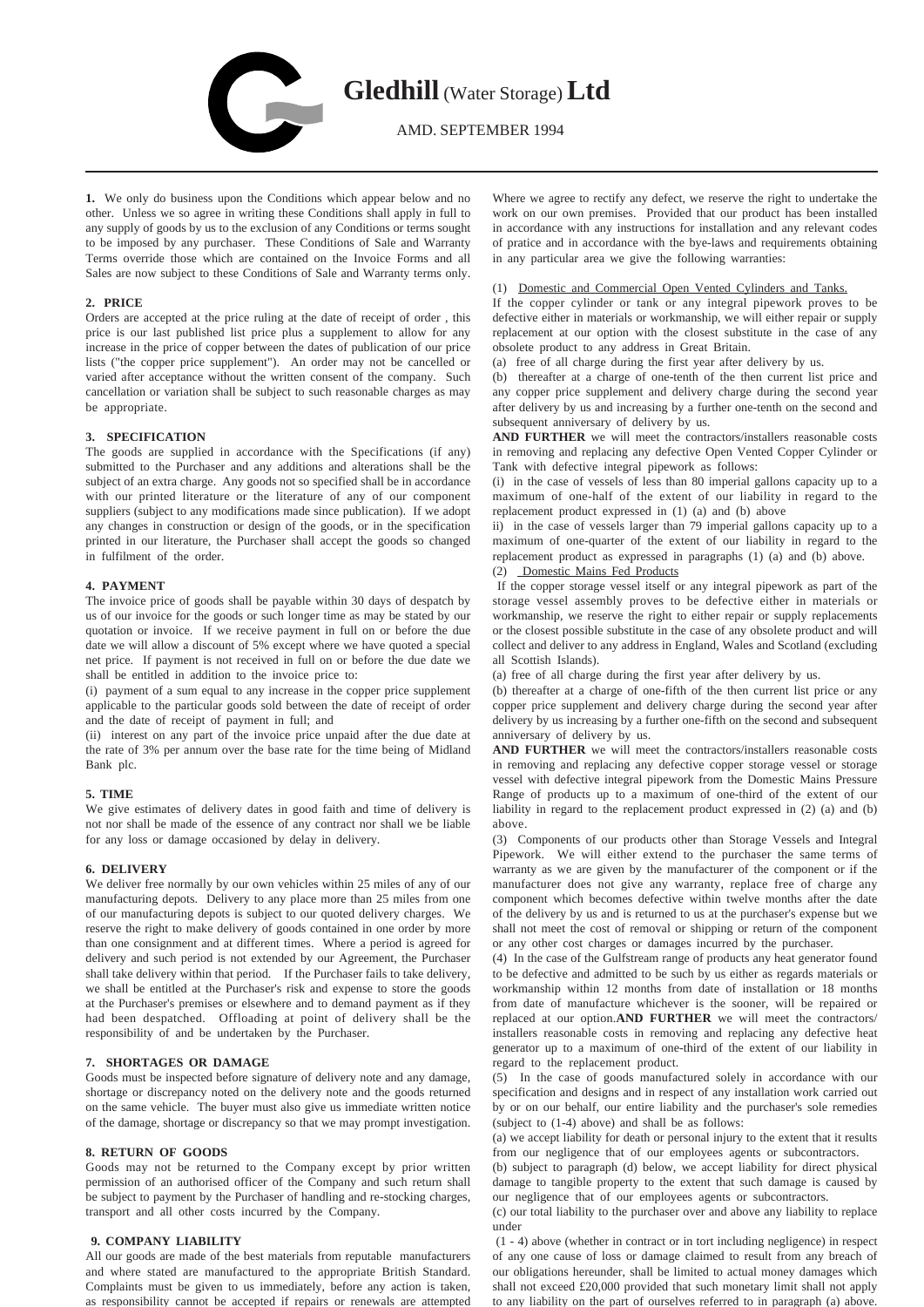(d) except as provided in paragraph (a) above but otherwise notwithstanding any provision herein contained in no event shall we be liable for the following loss

or damage howsoever caused and even if foreseeable by us or in our contemplation :-

(i) economic loss which shall include loss of profits, business revenue, goodwill or anticipated savings.

(ii) damages in respect of special indirect or consequential loss or damage (other than death, personal injury and damage to tangible property).

(iii) any claim made against the purchaser by any other party (save as expressly provided in paragraph (b) above).

(e) except in respect of our liability referred to in paragraph (a) above no claim may be made or action brought (whether in contract or in tort including negligence) by the purchaser in respect of any goods supplied by us more than one year after the date of the invoice for the relevant goods. (f) nothing in these Conditions shall confer on the purchaser any rights or remedies to which the purchaser would not otherwise be legally entitled. (6) Notwithstanding any other provision contained herein the Purchaser's hereby agree to fully indemnify us against any damages losses costs claims or expenses incurred by us in respect of any claim brought against us by any third party for :-

(a) any loss injury or damage wholly or partly caused by any goods supplied by us or their use.

(b) any loss injury or damage wholly or partly caused by the defective installation or sub-standard workmanship or materials used in the installation of any goods supplied by us.

(c) any loss injury or damage in any way connected with the performance of this contract.

**PROVIDED** that this paragraph (6) will not require the Purchaser to indemnify us against any liability for our own acts of negligence or those of our employees agents or sub-contractors.

**FURTHER** in the case of goods supplied by us which are re-sold to and installed by a third party by the Purchaser it will be the sole responsibility of the Purchaser to test the goods immediately after their installation to ensure that inter alia they are correctly installed and are in proper working order, and are not likely to cause any loss injury or damage to any person or property.

#### **10. VARIATION OF WARRANTY AND EXCLUSION**

Should our warranty and exclusion be unacceptable we are prepared to negotiate for variation in their terms but only on the basis of an increase in the price to allow for any additional liability or risk which may result from the variation.

Purchasers are advised to insure against any risk or liability which they may incur and which is not covered by our warranty.

#### **11. RISK AND RETENTION OF TITLE**

(a) goods supplied by us shall be at the Purchaser's risk immediately upon delivery to the Purchaser or into custody on the Purchaser's behalf or to the Purchaser's Order. The Purchaser shall effect adequate insurance of the goods against all risks to the full invoice value of the goods, such insurance to be effective from the time of delivery until property in the goods shall pass to the Purchaser as herinafter provided.

(b) property in the goods supplied hereunder will pass to the Purchaser when full payment has been made by the Purchaser to us for :-

(i) the goods of the subject of this contract.

(ii) all other goods the subject to of any other contract between the Purchaser and us which, at the time of payment of the full price of the goods sold under this contract, have been delivered to the Purchaser but not paid for in full.

(c) until property in the goods supplied hereunder passes to the Purchaser in accordance with paragraph (2) above.

(i) the Purchaser shall hold the goods in a fiduciary capacity for us and shall store the same separately from any other goods in the Purchaser's possession and in a manner which enables them to be identified as our goods. (ii) the Purchaser shall immediately return the goods to us should our authorised representative so request. All the necessary incidents associated with a fiduciary relationship shall apply.

(d) the Purchaser's right to possess the goods shall cease forthwith upon the happening of any of the following events, namely :-

(i) if the Purchaser fails to make payment in full for the goods within the time stipulated in clause 4 hereof.

(ii) if the Purchaser, not being a company, commits any act of bankruptcy, makes a proposal to his or her creditors for a compromise or does anything which would entitle a petition for a Bankruptcy Order to be presented.

(iii) if the Purchaser, being a company, does anything or fails to do anything which would entitle an adminstrator or an adminstrative receiver or a receiver to take possession of any assets or which would entitle any person to present a petition for winding up or to apply for an adminstration order. (e) the Purchaser hereby grants to us an irrevocable licence to enter at any time any vehicle or premises owned or occupied by the Purchaser or in the possession of the Purchaser for the purposes of repossessing and recovering any such goods the property in which has remained in us under paragraph (2) above. We shall not be responsible for and the Purchaser will indemnify

(f) notwithstanding paragraph (3) hereof and subject to paragraph (7) hereof, the Purchaser shall be permitted to sell the goods to third parties in the normal course of business. In this respect the Purchaser shall act in the capacity of our commission agent and the proceeds of such sale :-

(i) shall be held in trust for us in a manner which enables such proceeds to be identified as such, and :

(ii) shall not be mixed with other monies nor paid into an overdrawn bank account.

We, as principal, shall remunerate the Purchaser as commission agent a commission depending upon the surplus which the Purchaser can obtain over and above the sum, stipulated in this contract of supply which will satisfy us.

(g) in the event that the Purchaser shall sell any of the goods pursuant to clause (6) hereof, the Purchaser shall forthwith inform us in writing of such sale and of the identity and address of the third party to whom the goods have been sold.

(h) if, before property in the goods passes to the Purchaser under paragraph (2) above the goods are or become affixed to any land or building owned by the Purchaser it is hereby agreed and declared that such affixation shall not have the effect of passing property in the goods to the Purchaser. Fi) rthes une otheatif, the fored property path the of chedings in a the passi twith neu Puna hasied injury parsugraph and the product are or become affixed to any land (iii) builkeling! (webcetheary or steps of wrped vleyt this the Urchhase goods Promotheases in shall the landlord of such land or building.

(iii) forthwith inform us in writing of such affixation and of the address of the land or building concerned.

The Purchaser warrants to repair and make good any damage caused by the affixation of the goods to or their removal from any land or building and to indemnify us against all loss damage or liability we may incur or sustain as a result of affixation or removal.

(i) in the event that, before property in the goods has passed to the Purchaser under paragraph (2) hereof, the goods or any of them are lost, stolen, damaged or

destroyed :-

(i) the Purchaser shall forthwith inform us in writing of the fact and circumstances of such loss, theft, damage or destruction.

(ii) the Purchaser shall assign to us the benefit of any insurance claim in respect of the goods so lost, stolen, damaged or destroyed.

#### **12. NON-PAYMENT**

If the Purchaser shall fail to make full payment for the goods supplied hereunder within the time stipulated in clause 4 hereof or be in default of payment for any other reason then, without prejudice to any of our other rights hereunder, we shall be entitled to stop all deliveries of goods and materials to the Purchaser, including deliveries or further deliveries of goods under this contract. In addition we shall be entitled to terminate all outstanding orders.

#### **13. RISK**

All goods sold by us shall be at the sole risk of the Purchaser from the date of despatch by us of the invoice for their price.

#### **14. VALUE ADDED TAX**

All prices quoted are exclusive of Value Added Tax which will be charged at the rate ruling at the date of despatch of invoice.

#### **15. TRADE SALES ONLY**

We are only prepared to deal with those who are not consumers within the terms of the Unfair Contract Terms Act 1977, the Sale of Goods Act 1979 and the Supply of Goods and Services Act 1982. Accordingly any person who purchases from us shall be deemed to have represented that he is not a consumer by so purchasing.

#### **16. JURISDICTION**

The Agreement is subject soley to English Law and any dispute arising hereunder shall be settled in accordance therewith.